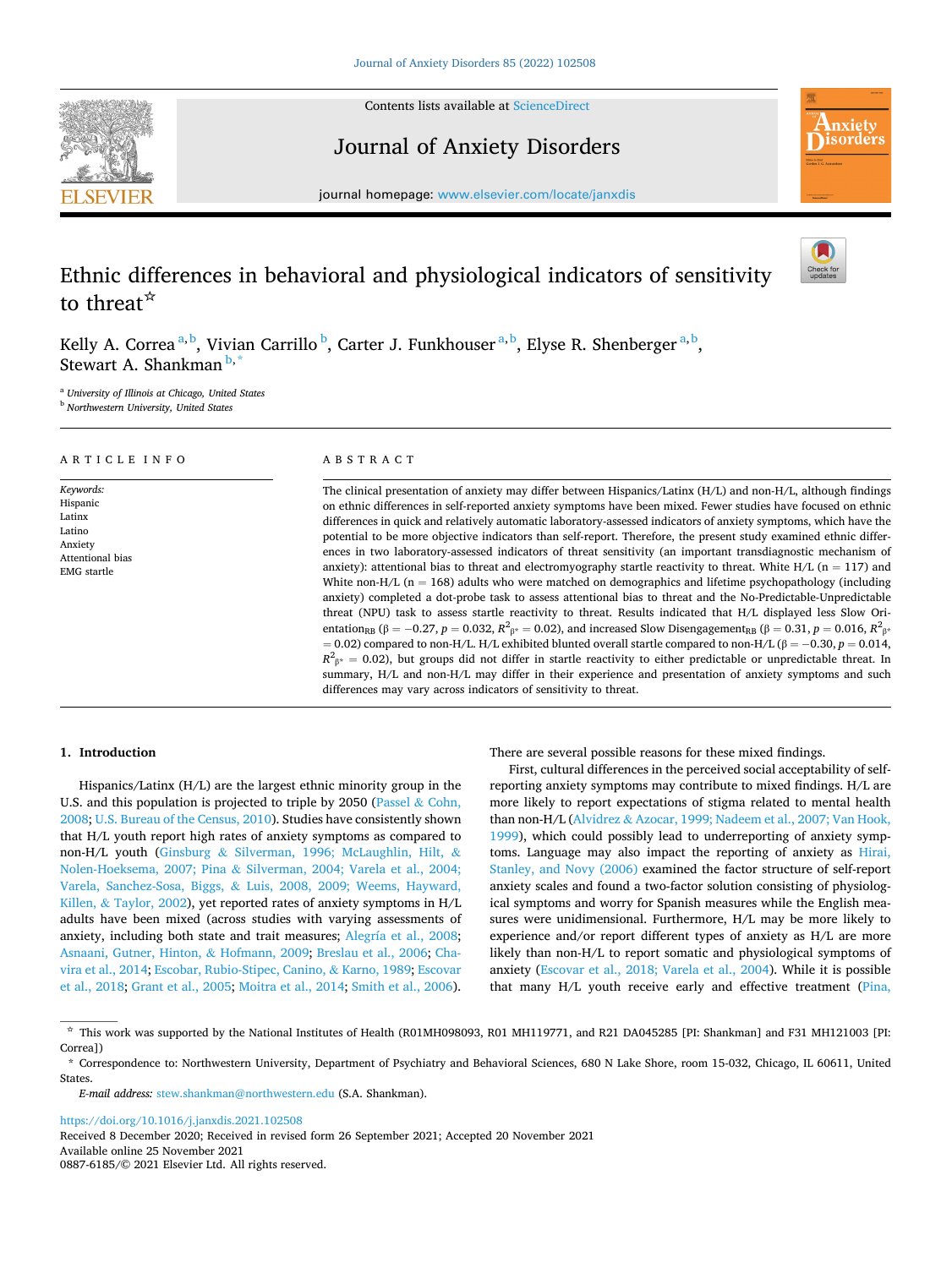Silverman, Fuentes, Kurtines, & [Weems, 2003; Pina, Zerr, Villalta,](#page-9-0) & [Gonzales, 2012](#page-9-0)) leading to the mixed rates of anxiety symptoms in adulthood, it is also possible that self-reporting anxiety symptoms becomes less socially and culturally acceptable with age ([Carter, Silver](#page-8-0)man, & [Jaccard, 2011; Zvolensky et al., 2017\)](#page-8-0), which then leads to mixed rates of anxiety and underreporting of anxiety symptoms in H/L adults. This is problematic because underreporting of symptoms in H/L could lead to underdiagnosing of anxiety disorders and negatively impact or impede treatment of anxiety disorders.

Second, H/L adults may differ from non-H/L adults in their experiences of threat, which can contribute to certain anxiety-related phenotypes (Hwang & [Goto, 2008; Robinette, Charles, Almeida,](#page-8-0) & [Gruenewald, 2016; Whitfield et al., 2018; Zvolensky et al., 2019\)](#page-8-0). For example, H/L report experiencing more crime in their neighborhoods than non-H/L ([Whitfield et al., 2018](#page-10-0)) and living in such lower income neighborhoods is associated with higher levels of chronic stress [\(Rob](#page-9-0)[inette et al., 2016\)](#page-9-0). H/L also experience perceived racial discrimination (Hwang & [Goto, 2008\)](#page-8-0) and such racial discrimination is related to anxiety and anxiety disorders ([Zvolensky et al., 2019](#page-10-0)). Research utilizing more objective assessments of anxiety symptoms is therefore needed to help guide assessment and treatment for this large and increasingly growing population.

As anxiety is heterogeneous ([Craske et al., 2011\)](#page-8-0), assessments of anxiety should focus on individual differences in particular trait-like sensitivities rather than broad trait anxiety. The National Institute of Mental Health's (NIMH) Research Domain Criteria (RDoC) similarly strives to classify specific phenotypes of psychopathology ([Cuthbert](#page-8-0)  $\&$ [Insel, 2013; Insel et al., 2010; Kozak](#page-8-0) & Cuthbert, 2016) by seeking to identify transdiagnostic mechanisms of psychopathology that can be assessed across many levels or units of analysis (i.e., from genes to self-report; (Shankman & [Gorka, 2015](#page-9-0))).

One such transdiagnostic and neurobiological mechanism of anxiety is sensitivity to threat (Grupe  $\&$  [Nitschke, 2013](#page-8-0)). Sensitivity to threat is defined as individual differences in how people process and respond to threatening stimuli/situations and relates to most anxiety-related psychopathology ([Bar-Haim, Lamy, Pergamin, Bakermans-Kranenburg,](#page-7-0) & [van IJzendoorn, 2007; Carleton, 2016; Correa, Liu,](#page-7-0) & Shankman, 2019; [McEvoy, Carleton, Correa, Shankman,](#page-7-0) & Shihata, 2018). Importantly, assessing sensitivity to threat with psychophysiological and behavioral measures in the laboratory is a particularly informative approach towards elucidating ethnic differences in anxiety as they yield quick and relatively automatic responses and therefore reduce the potential influence of impression management and cultural biases in reporting ([Nadeem et al., 2007\)](#page-9-0). Such laboratory indicators may help elucidate the mixed findings on ethnic differences in anxiety as they are potentially more objective than self-report indicators ([Glover, Pumariega, Holzer,](#page-8-0)  Wise, & Rodriguez, 1999; Ho & [Lau, 2011; Kantor, Endler, Heslegrave,](#page-8-0)  & [Kocovski, 2001; Williams, Turkheimer, Magee,](#page-8-0) & Guterbock, 2008). Investigating ethnic differences in objective indicators of sensitivity to threat is also important for the field of psychophysiological research more broadly as demographic variables, including ethnicity, may be hidden moderators that explain inconsistent findings [\(Gatzke-Kopp,](#page-8-0)  [2016; Hill, Oumeziane, Novak, Rollock,](#page-8-0) & Foti, 2018; Liu, Lieberman, Stevens, Auerbach, & [Shankman, 2017; Nelson, Bishop, Sarapas, Kittles,](#page-8-0)  & [Shankman, 2014\)](#page-8-0).

The present study focused on two widely used objective laboratory indicators of sensitivity to threat: 1) electromyography (EMG) startle response to unpredictable threat and 2) attentional bias (AB) to threat. Accruing evidence suggests that elevated startle eyeblink response is a psychophysiological vulnerability marker for anxiety disorders, both when measured (a) at 'baseline', which is suggested to reflect a general state of heightened vigilance ([Gorka, Liu, Sarapas,](#page-8-0) & Shankman, 2015; [Grillon et al., 2017\)](#page-8-0) and (b) in response to a specific threatening cue (Gorka, Lieberman, & [Shankman, 2017; Gorka, Lieberman, Klumpp](#page-8-0)  et al., 2017; Grupe & [Nitschke, 2013; Nelson et al., 2013; Shankman](#page-8-0)  [et al., 2013](#page-8-0)). Importantly, responses to particular threatening cues vary

depending on whether the threatening cue is unpredictable (U-threat) or predictable (P-threat; [Grillon et al., 2006\)](#page-8-0). Indeed, U-threat and P-threat have been shown to have distinct physiological, pharmacological, and neural correlates [\(Alvarez, Chen, Bodurka, Kaplan,](#page-7-0) & Grillon, 2011; [Davis, 2006; Grillon et al., 2006; Grillon, Chavis, Covington,](#page-7-0) & Pine, 2009; Grupe & [Nitschke, 2013; Moberg](#page-7-0) & Curtin, 2009) and individuals with anxiety disorders have consistently displayed elevated startle responding to U-threat when compared to healthy controls [\(Gorka,](#page-8-0)  Lieberman, & [Shankman, 2017; Gorka, Lieberman, Klumpp et al., 2017;](#page-8-0)  [Grillon et al., 2008; Nelson et al., 2013; Shankman et al., 2013\)](#page-8-0). As prior studies did not assess startle responding across ethnicities or were conducted in primarily White non-H/L samples, it is presently unclear whether there are ethnic differences in startle eyeblink response.

Attentional bias (AB) to threat occurs when a disproportionate amount of attention is given towards, or away from, negative or threatening stimuli as compared to positive or neutral stimuli ([Bar-Haim](#page-7-0)  [et al., 2007; MacLeod, Mathews,](#page-7-0) & Tata, 1986; Mogg & Bradley, 2005). AB has long been viewed as a core feature of anxiety disorders, particularly AB to briefly presented threatening stimuli ([Amir, Elias, Klumpp,](#page-7-0)  & [Przeworski, 2003; Amir, Prouvost,](#page-7-0) & Kuckertz, 2012; Bar-Haim et al., [2007\)](#page-7-0). However, prior studies were conducted in primarily White non-H/L samples and, to our knowledge, no study has examined whether H/L and non-H/L exhibit different AB responses. Importantly, traditional measures of AB may not provide a fine-grained assessment of AB that capture intra-individual variability in behavioral performance ([Evans and Britton, 2018; McNally, 2019; Schmukle, 2005\)](#page-8-0). Thus, in addition to examining ethnic differences in traditional measures of AB, the present study will also examine ethnic differences in novel, response-based computations of AB that identify more heterogeneous AB processes [\(Evans, Bar-Haim, Fox, Pine,](#page-8-0) & Britton, 2020); metrics that may have better psychometric properties than traditional metrics of AB to threat [\(Evans and Britton, 2018; Meissel et al., 2021](#page-8-0)).

In sum, the aims of the current study are to compare White H/L and White non-H/L individuals on (1) psychophysiological and (2) behavioral indicators of sensitivity to threat in adults. To decrease the likelihood that any ethnic differences might be due to differences in demographic and clinical characteristics including age, gender, education, functioning, or (perhaps most importantly) reported psychopathology, the two groups were matched on these characteristics. It is difficult to make directional hypotheses as it is presently unclear if any ethnic differences in psychophysiological or behavioral indicators of sensitivity to threat should be expected.

# **2. Methods**

## *2.1. Participants*

Participants ( $N = 285$ ) were drawn from the Chicago, Illinois metropolitan area for a larger NIMH-funded family study on cognitive and affective responding in internalizing psychopathology. A key eligibility criterion for this larger NIMH-funded family study was that each participant had one full sibling who was also interested in participating in the study (see [Correa et al., 2019;](#page-8-0) [Gorka et al., 2016;](#page-8-0) [Katz, Hee,](#page-9-0)  Hooker, & [Shankman, 2017](#page-9-0); [Weinberg, Liu, Hajcak,](#page-10-0) & Shankman, 2015 for more information). The subset of participants selected for the current study included 117 White H/L and 168 White non-H/L siblings nested within 163 families that were 18–30 years old with a wide range of psychopathologies, as well as healthy controls. An RDoC approach was taken to participant recruitment such that recruitment screening was agnostic to Diagnostic and Statistical Manual of Mental Disorders (DSM) diagnostic categories (beyond the exclusion criteria listed below). However, participants with severe internalizing psychopathology (i.e., anxiety and depression) were oversampled to ensure that the sample was clinically relevant. Thus, the goal was to recruit a sample with normally distributed internalizing symptoms but with a mean more severe than the mean of the general population. Prior to their involvement in the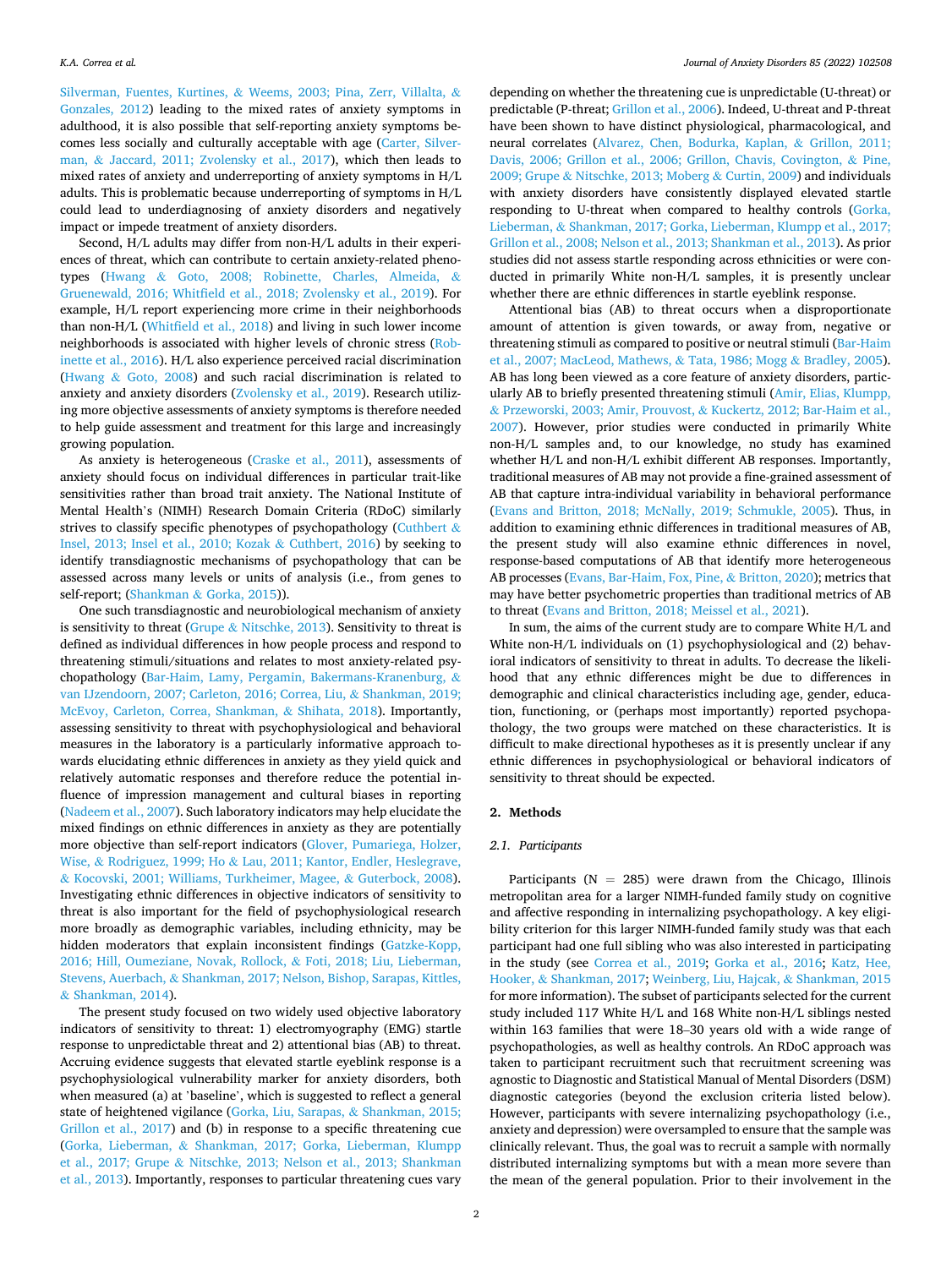study, participants were screened via telephone using the Depression, Anxiety, and Stress Scale (DASS; Lovibond & [Lovibond, 1995](#page-9-0)), a brief (21- item) measure of broad internalizing psychopathology. Enrollment was then monitored monthly to ensure that the sample had the above-mentioned distribution on DASS internalizing symptoms. Exclusion criteria for the larger study included personal or family history of psychosis or mania, inability to read or write in English, history of serious head trauma, and left-handedness (neurophysiological data was collected for the main aims of the larger study). All participants provided informed consent after reviewing the study procedures. Participant demographic and clinical characteristics are presented in Table 1. White H/L and White non-H/L initially differed (*p*s *<* 0.05) on the following demographic and clinical characteristics: age, education, current psychiatric medication use, and lifetime diagnoses of Generalized Anxiety Disorder (note: the two groups did not differ on any other anxiety disorders). Participants were subsequently matched on the aforementioned variables by randomly excluding participants from the larger, White non-H/L group until the groups did not statistically differ from one another. Importantly, by matching the ethnic groups on demographic and clinical characteristics, especially lifetime history of anxiety disorders, any resulting group differences in psychophysiological or behavioral indicators of sensitivity to threat are less likely to be due to differences in self-reported anxiety or differences in demographic characteristics (other than ethnicity).

## *2.2. Measures*

# *2.2.1. Structured clinical interview for diagnostic and statistical manual of mental disorders 5 (SCID)*

Psychiatric diagnoses were assessed via the Structured Clinical Interview for Diagnostic and Statistical Manual of Mental Disorders-5

| anı<br><br>п |  |
|--------------|--|
|--------------|--|

| Participant demographic and clinical characteristics. |  |  |
|-------------------------------------------------------|--|--|
|-------------------------------------------------------|--|--|

|                                                                  | Hispanic/<br>Latinx $(n =$<br>117) | Non-Hispanic/<br>Latinx ( $n = 168$ ) | $\boldsymbol{p}$<br>value |
|------------------------------------------------------------------|------------------------------------|---------------------------------------|---------------------------|
| Age (mean [SD])                                                  | 21.77 (3.11)                       | 22.05 (2.72)                          | 0.414                     |
| Gender (% Female)                                                | 72 (61.5)                          | 109 (64.9)                            | 0.652                     |
| Education (%)                                                    |                                    |                                       | 0.097                     |
| High school graduate or less                                     | 11(9.4)                            | 9(5.4)                                |                           |
| Some college or 2-year degree                                    | 77 (66.4)                          | 102 (60.8)                            |                           |
| 4-year college degree                                            | 19 (16.4)                          | 34 (20.2)                             |                           |
| Some graduate school                                             | 7(6.0)                             | 16(9.5)                               |                           |
| Graduate degree                                                  | 2(1.7)                             | 7(4.2)                                |                           |
| Global Assessment of Functioning<br>Symptom Severity (mean [SD]) | 73.58 (13.37)                      | 72.61 (13.94)                         | 0.558                     |
| Global Assessment of Functioning                                 | 76.00 (11.64)                      | 75.08 (13.36)                         | 0.549                     |
| Impairment (mean [SD])                                           |                                    |                                       |                           |
| Childhood Trauma                                                 | 36.11 (11.06)                      | 35.39 (11.3)                          | 0.596                     |
| <b>Questionnaire-Short Form Total</b><br>Score (mean [SD])       |                                    |                                       |                           |
| On psychiatric medication (%)                                    | 6(5.1)                             | 18 (10.7)                             | 0.146                     |
| Current diagnosis (n, %)                                         |                                    |                                       |                           |
| Major Depressive Disorder                                        | 1(0.9)                             | 6(3.6)                                | 0.285                     |
| <b>Generalized Anxiety Disorder</b>                              | 6(5.1)                             | 8(4.8)                                | 1.000                     |
| Post-traumatic Stress Disorder                                   | 0(0.0)                             | 3(1.8)                                | 0.388                     |
| Obsessive-Compulsive Disorder                                    | 5(4.3)                             | 5(3.0)                                | 0.796                     |
| Panic Disorder                                                   | 3(2.6)                             | 5(3.0)                                | 1.000                     |
| Agoraphobia                                                      | 0(0.0)                             | 1(0.6)                                | 1.000                     |
| Social Anxiety Disorder                                          | 14 (12.0)                          | 16(9.5)                               | 0.642                     |
| Specific Phobia                                                  | 17 (14.5)                          | 21 (12.5)                             | 0.750                     |
| Lifetime diagnosis (n, %)                                        |                                    |                                       |                           |
| Major Depressive Disorder                                        | 34 (29.3)                          | 58 (34.5)                             | 0.427                     |
| Generalized Anxiety Disorder                                     | 8(6.8)                             | 20 (11.9)                             | 0.226                     |
| Post-traumatic Stress Disorder                                   | 4(3.4)                             | 9(5.4)                                | 0.629                     |
| Obsessive-Compulsive Disorder                                    | 7(6.0)                             | 15(8.9)                               | 0.490                     |
| Panic Disorder                                                   | 6(5.1)                             | 14(8.3)                               | 0.420                     |
| Agoraphobia                                                      | 0(0.0)                             | 2(1.2)                                | 0.643                     |
| Social Anxiety Disorder                                          | 22 (18.8)                          | 34 (20.2)                             | 0.882                     |
| Specific Phobia                                                  | 26 (22.2)                          | 31(18.5)                              | 0.527                     |

(SCID-5; [First, Williams, Karg,](#page-8-0) & Spitzer, 2015). The SCID-5 is a semi-structured clinical interview that assesses diagnoses as defined by the DSM-5. All participants in the current study were assessed for current and lifetime diagnostic criteria of Major Depressive Disorder, Generalized Anxiety Disorder, Post-Traumatic Stress Disorder, Obsessive Compulsive Disorder, Panic Disorder, Agoraphobia, Social Anxiety Disorder, and Specific Phobia (see [Shankman et al., 2018](#page-9-0) for further details).

## *2.2.2. Childhood Trauma Questionnaire-Short Form (CTQ-SF)*

Given the potential ethnic differences in trauma exposure ([Asnaani](#page-7-0) & [Hall-Clark, 2017](#page-7-0)), the CTQ-SF was used to measure past trauma exposure ([Bernstein et al., 1994](#page-7-0)). The CTQ-SF is a 25-item self-report questionnaire assessing history of childhood abuse and neglect. The CTQ–SF measures five different types of abuse and neglect: emotional abuse, emotional neglect, physical abuse, physical neglect, and sexual abuse. Items are rated based on a 5-point Likert scale ranging from 1 (never true) to 5 (very often true). Scores from each of the five subscales were summed to create a Total score.

#### *2.2.3. Behavioral indicators of sensitivity to threat*

AB to threat was measured using a masked version of the dot-probe task, a commonly used behavioral measure of AB to threat ([MacLeod](#page-9-0)  [et al., 1986\)](#page-9-0). A masked version of the dot-probe was used in order to more easily isolate early AB to threat. During the dot-probe task, participants were presented with faces displaying either neutral or threatening (i.e., angry) expressions. Each trial began with a 1-s, centered fixation cross, followed by two faces of the same person presented simultaneously and briefly (33-ms) to the left and right of the fixation cross (see Egloff & [Hock, 2003](#page-8-0); [Lavie, 1995](#page-9-0); [Mathews, Ridgeway,](#page-9-0) & [Williamson, 1996](#page-9-0) for details about masked presentation of emotional stimuli). The threatening/neutral faces then disappeared and were replaced with a mask (100-ms) of two images of the same person making a happy face. After the happy face mask, a dot was immediately presented in either the left or right side of the screen, and the reaction time (RT) of participant's detection of the dot's location was recorded (see Cisler, Josh & Koster, Ernst, 2010 for more details). Participants were instructed to press a button corresponding to the side of the screen on which the dot appeared as quickly and accurately as possible.

There were three types of trials for the brief threatening/neutral faces – congruent, incongruent, and neutral. In congruent trials, there is one neutral and one threatening face with the dot replacing the threatening face. In incongruent trials, there is one neutral and one threatening face with the dot replacing the neutral face. In neutral trials, there were two neutral faces with the dot replacing one of the neutral faces. The location of the threatening face was counterbalanced. There were equal numbers of male and female faces and faces with open and closed mouths. Faces were from the NimStim databank (see [Tottenham](#page-10-0)  [et al., 2009](#page-10-0)). Due to a computer programming error, the number of trials per condition were unequal (Congruent  $= 48$  trials, Incongruent  $= 58$ trials, Neutral = 38 trials). To ensure an equal number of trials included per conditions, 38 trials of each condition were randomly selected for inclusion in the following analyses, resulting in 114 total trials (79% of trials maintained). Accuracy and reaction times for the dot-probe task are reported in [Table 2](#page-3-0) for each of the three conditions and by ethnic group.

Participants completed the dot-probe task in both 'threatening' and 'safe' contexts (the order of safe and threat were counterbalanced). During the threatening context, participants heard random presentations of a woman screaming or garden fork scraping on a chalkboard (stimuli were those used by [Lissek et al., 2005](#page-9-0) and [Neumann](#page-9-0) & [Waters, 2006,](#page-9-0) respectively, who used these sounds as unconditioned stimuli in Pavlovian conditioning). The traditional and response-based measures of AB were comparable under threat vs. safe contexts (all ps *>* 0.16) as were the reliabilities [\(Meissel et al., 2021\)](#page-9-0). Thus, to reduce the number of reported results and to increase power, all analyses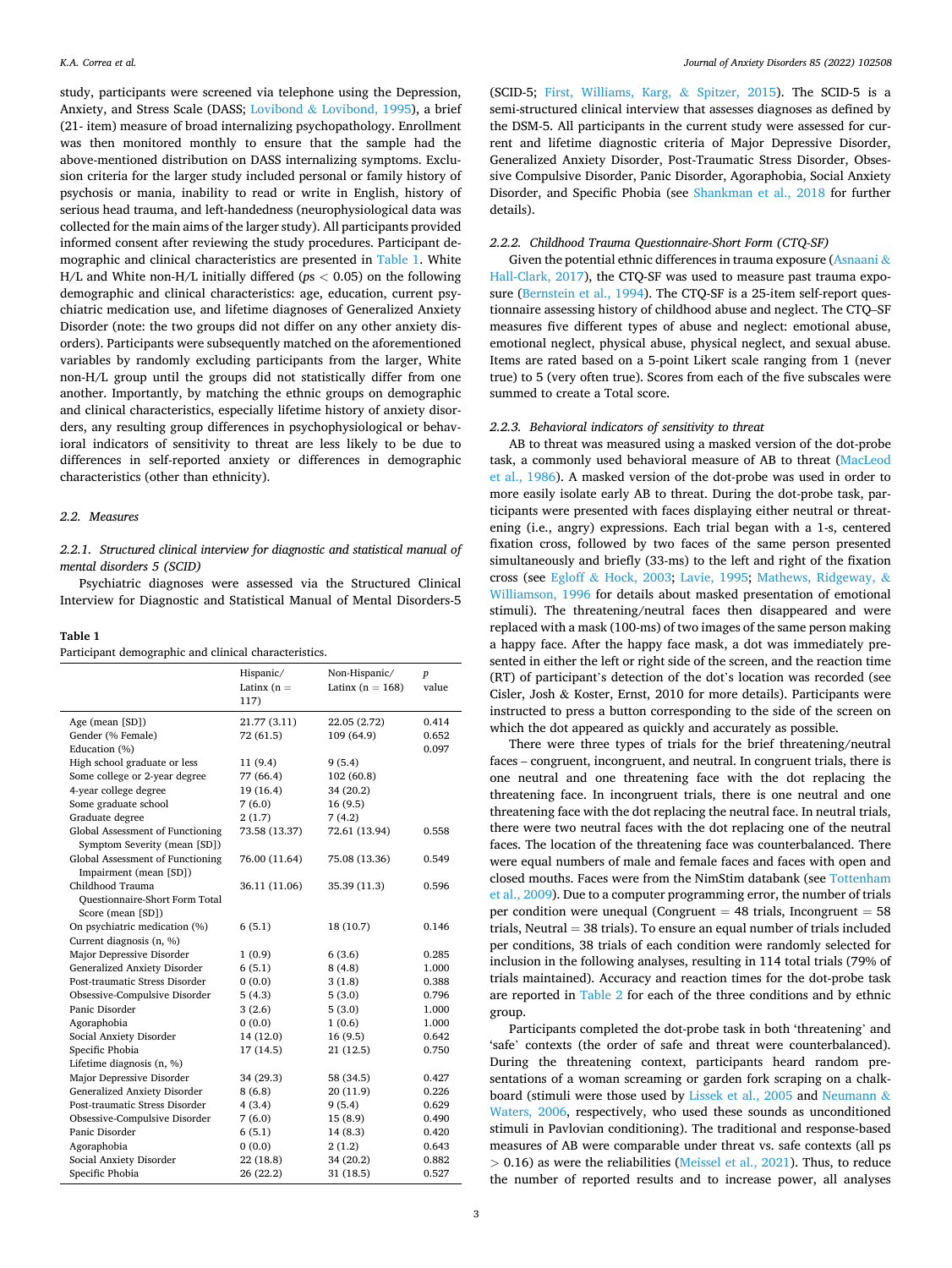#### <span id="page-3-0"></span>**Table 2**

Dot-Probe Task Accuracy and Reaction Times.

| Metric                  | Condition                           | Hispanic/Latinx<br>$(n = 117)$ | Non-Hispanic/Latinx<br>$(n = 168)$ |
|-------------------------|-------------------------------------|--------------------------------|------------------------------------|
| Accuracy                | Congruent<br>Incongruent<br>Neutral | 99%<br>99%<br>99%              | 99%<br>99%<br>99%                  |
| Reaction<br><b>Time</b> | Congruent (mean<br>[SD])            | 402.95 (61.51)                 | 385.72 (52.19)                     |
|                         | Incongruent (mean<br>[SD])          | 407.64 (63.06)                 | 389.26 (51.75)                     |
|                         | Neutral (mean<br>[SD])              | 406.59 (61.97)                 | 391.34 (52.65)                     |

combined trials from threat and safe contexts.

*2.2.3.1. Behavioral data processing of AB.* As per standard practice, all incorrect trials (i.e., when the subject incorrectly identified the location of the dot) were discarded. To account for outliers in dot-probe data, RT values outside 2.5 standard deviations from each individual's average RT for each trial type were winsorized (see [Price et al., 2015](#page-9-0) for a similar approach). Average condition scores were calculated for the three conditions—incongruent, congruent and neutral.

As mentioned above, two types of AB scores were calculated: 1) traditional AB scores and 2) response-based scores. The following three traditional AB scores (Cisler & [Koster, 2010; MacLeod et al., 1986\)](#page-8-0) were calculated: (1) Attention Bias $_{\text{Trad}}$  (incongruent RT – congruent RT), reflecting attentional vigilance toward (positive scores) and attentional avoidance away (negative scores) from the emotional face; (2) Disengagement $_{\text{Trad}}$  (incongruent RT – neutral RT), reflecting disengagement from threat; and (3) Orientation $_{\text{Trad}}$  (neutral RT – congruent RT), reflecting orientation to threat. For all three metrics, larger values indicate greater AB.

Response-based measures of AB to threat were also calculated in order to further examine intraindividual variability in AB ([Evans et al.,](#page-8-0)  [2020; Evans and Britton, 2018\)](#page-8-0). Unlike traditional AB scores, response-based computation methods separately compare the response on each *individual* congruent or incongruent trial against that participant's mean neutral reference RT. For example, the reaction time to each congruent trial is compared against the mean RT of neutral conditions (i. e. mean neutral - [Trial 1 congruent RT…Trial 2 congruent RT…Trial 3 congruent RT]) and trials in which the difference in RT is positive (i.e., faster for congruent) are averaged into a Fast Orientation<sub>RB</sub> metric and trials in which the difference in RT is negative (i.e., slower for congruent) are averaged into a Slow Orientation<sub>RB</sub> metric. Analogous Fast Disengagement<sub>RB</sub>, and Slow Disengagement<sub>RB</sub> metrics were calculated using individual incongruent trials [\(Evans and Britton, 2018\)](#page-8-0).

## *2.2.4. Psychophysiological indicators of sensitivity to threat*

The No-Predictable-Unpredictable threat (NPU) task was used to measure startle eyeblink potentiation to U-threat. The NPU task used in the current study was a variant of that used by Grillon and colleagues (Schmitz & [Grillon, 2012\)](#page-9-0) and has been extensively described by our group [\(Gorka et al., 2015; Shankman et al., 2013](#page-8-0)). First, participants underwent a workup procedure to determine their idiographic (e.g., "highly annoying, but not painful") shock level between 1 and 5 mA, followed by a 2-min startle habituation task. Next, participants completed the NPU-threat task, which included no shock (N), predictable shock (P), unpredictable shock (U) conditions indicated via text at the bottom of the screen (i.e., "no shock" [N], "shock at 1" [P], or "shock at any time" [U]). Each condition lasted 145-s, during which a 4-s visual countdown (CD) was presented six times. The interstimulus intervals (ISIs; i.e., time between CDs) ranged from 15 to 21-s during which only the text describing the condition was on the screen. No shocks were delivered during the N condition. A shock was delivered every time the CD reached 1 during the P condition. Shocks were delivered at random

during the U condition (both during the CD and ISI). Shocks were administered to participants' left wrist (nondominant hand) for 400 ms. Startle probes were 40-ms, 103 dB bursts of white noise with near-instantaneous rise times presented binaurally through headphones and were administered during both the CD and ISI. Probes and shocks were separated by at least 10-s. Each condition was presented two times in a randomized order (counterbalanced). Participants received 24 total electric shocks (12 in P; 12 in U) and 60 total startle probes (20 in N; 20 in P; 20 in U).

## *2.2.5. Psychophysiological data collection and processing*

Electromyography data were acquired using BioSemi Active Two (Amsterdam, Netherlands), and stimuli were delivered with PSYLAB (Contact Precision Instruments, London, UK). Startle responses were recorded from two 4 mm Ag/AgCl electrodes placed over the left orbicularis oculi muscle. The ground electrode was the frontal pole of an electroencephalography cap (used for the main aims of the larger study). Data were collected using a bandpass filter of DC-500 Hz at a sampling rate of 2000 Hz. Blinks were scored according to published guidelines ([Blumenthal et al., 2005\)](#page-7-0). Data processing included applying a 28 Hz high-pass filter, rectifying, then smoothing using a 40 Hz low-pass filter. Blinks were defined as the peak amplitude of electromyography activity within 20–150 ms following startle probe onset relative to baseline (i.e., the 50 ms preceding startle probes). Peaks were identified by software but verified by hand. Blinks were scored as nonresponses (coded as zero) and missing using published guidelines and definitions [\(Blumenthal](#page-7-0)  [et al., 2005\)](#page-7-0). Blink magnitude (i.e., including nonresponses in condition averages) values were used in analyses. Outliers were winsorized at and above 1.5 times the interquartile range.

# **3. Statistical analyses**

An a priori power analysis was conducted using an alpha of 0.05. The power analysis indicated that a sample size of 128 (less than the 285 included in the present study) would have more than 80% power to detect medium effects  $(f=0.25)$ , but that a sample size of 787 would be needed to have more than 80% power to detect small effects  $(f=0.10)$ .

As participants were siblings and therefore nested within families, hierarchical linear mixed models were conducted for all models. Age and gender were entered as covariates in all models given their differential effects on psychophysiological variables ([Hill et al., 2018](#page-8-0)). CTQ-SF Total scores were also added as a covariate in all models to account for potential ethnic differences in past trauma exposure (Asnaani & [Hall-Clark, 2017](#page-7-0)). The family-level intercept was entered as a random effect and ethnicity (H/L, non-H/L) was entered as a fixed effect for the hierarchical linear mixed models examining both the traditional and response-based measures of AB. For the traditional AB measures models, the RT value for each AB measure type (Attention Bias<sub>Trad</sub>, Disengagement<sub>Trad</sub>, Orientation<sub>Trad</sub>) served as the dependent variable in its own separate model. For the response-based AB measures models, the response-based calculations of RT for each response-based AB measure type (Fast OrientationRB, Slow OrientationRB, Fast Disengagement<sub>RB</sub>, Slow Disengagement<sub>RB</sub>) served as the dependent variable in their own separate models.

For the EMG startle response model, ethnicity (H/L, non-H/L), condition (no shock, predictable shock, unpredictable shock), and the interaction between ethnicity and condition were entered as fixed effects predictors**.** To account for additional within-subject variance in this model, both a family-level intercept and a participant nested within family-level intercept were entered as random effects (as conditions were nested within participants and participants were nested within families). Startle magnitude served as the DV. All models were constructed in a top-down fashion and fit by maximum likelihood. All analyses were conducted in version 3.6.1 of R utilizing version 1.1–21 of the lme4 package and version 3.1–0 of the lmerTest package ([Bates,](#page-7-0)  Mächler, Bolker, & [Walker, 2015; Kuznetsova, Brockhoff,](#page-7-0) & Christensen,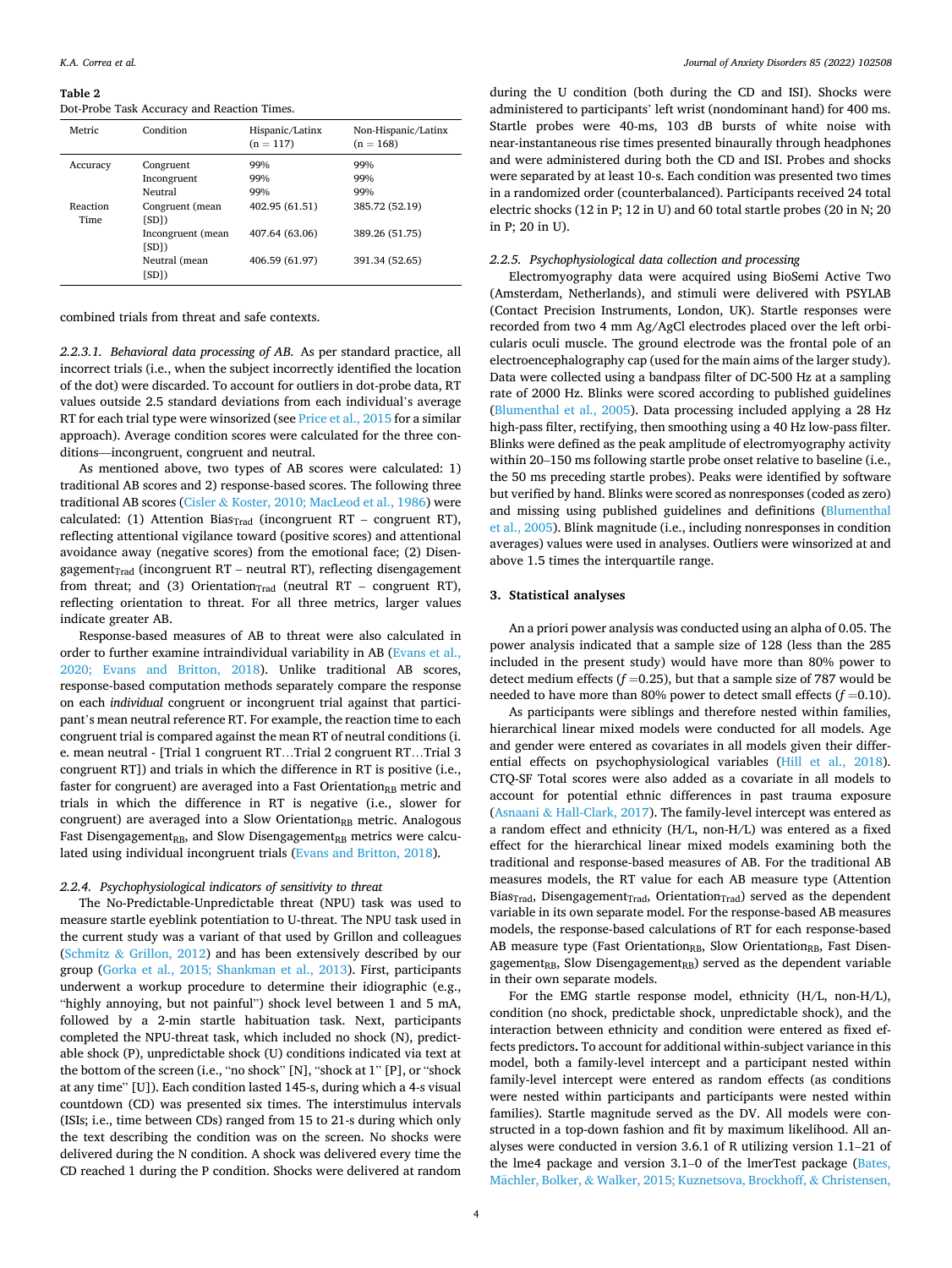[2017; R Core Team, 2017\)](#page-7-0). The anova function was utilized to return ANOVA (analysis of variance) F test results for the EMG startle response model for ease of interpretation. The anova function, in conjunction with the lmerTest package, was also utilized to compute degrees of freedom via Satterthwaite's method for denominator degrees of freedom. The r2beta function from version 0.1.2 of the r2glmm package was utilized to return  $R^2_{\ \beta^*}$ , an  $R^2$  statistic that extends to generalized linear mixed models [\(Jaeger, 2017; Jaeger, Edwards, Das,](#page-8-0) & Sen, 2017).

## **4. Results**

## *4.1. Behavioral Indicators of Sensitivity to Threat*

Tables 3 and 4 display results for models investigating behavioral indicators of sensitivity to threat. All analyses investigating behavioral indicators of sensitivity to threat adjusted for age, gender, and childhood trauma exposure.

For the traditional AB measures, H/L and non-H/L did not differ on Attention Bias $_{\rm Trad}$  (β  $=$  0.07,  $p$   $=$  0.583,  $R^2$ <sub>β\*</sub>  $=$  0.00), Disengagement $_{\rm Trad}$ (β = 0.21,  $p=$  0.088,  $R^2_{\phantom{2}\beta^*}=$  0.01), or Orientation<sub>Trad</sub> (β =  $-0.15,$   $p=$  $0.220, R^2_{\beta^*} = 0.01$ ).

For the response-based AB measures, results revealed that H/L displayed less Slow Orientation<sub>RB</sub> (β =  $-0.27$ , *p* = 0.032,  $R^2$ <sub>β\*</sub> = 0.02) and increased Slow Disengagement<sub>RB</sub> (β = 0.31, *p* = 0.016,  $R^2_{\beta^*}$  = 0.02) compared to White non-H/L. No differences were found between H/L and non-H/L for Fast Orientation<sub>RB</sub> (β = 0.21,  $p = 0.082$ ,  $R^2_{\beta^*} = 0.01$ ) and Fast Disengagement<sub>RB</sub> (β = -0.16, *p* = 0.189,  $R^2_{\ \beta^*}$  = 0.01).

## *4.2. Physiological Indicators*

[Tables 5](#page-5-0)–7 display results for models investigating physiological indicators of sensitivity to threat. All analyses investigating physiological indicators of sensitivity to threat adjusted for age, gender, and childhood trauma exposure.

Consistent with prior studies, results indicated a main effect of condition  $[F(2468.87) = 90.18, p < 0.001]$ . Startle differed among the conditions during CD such that  $U_{CD} > P_{CD} > N_{CD}$  ( $ps < 0.001$ ). In addition to demonstrating the NPU-task effect, there was also a main effect of ethnicity [*F*(1235.47) = 6.22, *p* = 0.013]; H/L displayed reduced startle magnitude compared to non-H/L ( $β = −0.30, p = 0.014,$  $R^2_{\ \beta^*} = 0.02$ ). There were no main effects of age, gender, or childhood trauma exposure and there was no ethnicity X condition interaction.

# **Table 3**

|  |  | Linear Mixed Models for Traditional Attention Bias Measures. |  |  |
|--|--|--------------------------------------------------------------|--|--|
|  |  |                                                              |  |  |

## **5. Discussion**

Prior studies on ethnic differences in self-reported anxiety symptoms have been mixed. Thus, the present study examined ethnic differences in more objective behavioral and psychophysiological indicators of sensitivity to threat in White H/L and non-H/L individuals matched on selfreported levels of anxiety symptoms and overall diagnoses of psychopathology. Results for the behavioral measures indicated that White H/L and non-H/L exhibited a pattern of greater AB to threat when assessed by fine-grained response-based measures of AB. Specifically, compared to White non-H/L, White H/L displayed reduced levels of Slow Orientation<sub>RB</sub> and Slow Disengagement<sub>RB</sub>, indicative of greater avoidance of threat and poorer regulatory attention, respectively (Cisler & [Koster,](#page-8-0)  [2010; Evans et al., 2020\)](#page-8-0). For psychophysiological indicators of sensitivity to threat, White H/L were found to have a blunted overall startle response compared to White non-H/L.

There are several possible reasons why H/L exhibited greater AB to threat. First, while not assessed in the current study, group differences in perceived *neighborhood safety* may have contributed to the behavioral effects. H/L are more likely than non-H/L Whites to perceive their neighborhood as dangerous [\(Whitfield et al., 2018\)](#page-10-0) and low perceived neighborhood safety is associated with increased risk for anxiety disorders ([Alegria et al., 2007; Alegría, Molina,](#page-7-0) & Chen, 2014; Aneshensel & [Sucoff, 1996](#page-7-0)). Prior studies have shown that H/L may also be more likely to experience childhood poly-victimization and trauma-related psychopathology, including Post-Traumatic Stress Disorder (PTSD), than non-H/L [\(Andrews et al., 2015; Asnaani](#page-7-0) & Hall-Clark, 2017; López [et al., 2017](#page-7-0)). It is therefore possible that frequent threats to H/L's personal safety led to a processing bias to threats. However, it is important to note that H/L and non-H/L did not differ on levels of childhood trauma exposure in the current study. It is possible that matching participants on rates of lifetime diagnoses, including PTSD, could have also removed any differences in levels of childhood trauma exposure. It is also possible that H/L and non-H/L do not differ on levels of childhood trauma exposure (i.e., the lack of group differences reflects a true null effect). Further research is needed to understand any potential ethnic differences in trauma-related psychopathology and their relation to AB to threat.

Second, the experience of ethnic/racial discrimination could also contribute to H/L's heightened ABs. H/L experience more ethnic/racial discrimination than non-H/L and ethnic/racial discrimination has been shown to increase the risk for, and severity of, psychopathology, including anxiety disorders [\(Arellano-Morales et al., 2015; Cheng](#page-7-0) & [Mallinckrodt, 2015; Chou, Asnaani,](#page-7-0) & Hofmann, 2012; Escovar et al., 2018; Hwang & [Goto, 2008; Page-Gould, Mendoza-Denton,](#page-7-0) & Mendes,

| Dependent Variable    | Predictors   | Estimate                 | <b>Standard Error</b>    | df                       | p Value                  | $R^2_{\ \beta^*}$ |
|-----------------------|--------------|--------------------------|--------------------------|--------------------------|--------------------------|-------------------|
| <b>Attention Bias</b> | Model        | $\overline{\phantom{0}}$ | $\overline{\phantom{0}}$ | -                        | $\overline{\phantom{0}}$ | 0.02              |
|                       | Intercept    | $-0.23$                  | 0.50                     | 251.29                   | 0.651                    | $\qquad \qquad -$ |
|                       | Gender       | 0.23                     | 0.13                     | 262.95                   | 0.074                    | 0.01              |
|                       | Age          | 0.00                     | 0.02                     | 258.44                   | 0.897                    | 0.00              |
|                       | CTQ-SF Total | 0.00                     | 0.01                     | 255.41                   | 0.560                    | 0.00              |
|                       | Ethnicity    | 0.07                     | 0.13                     | 154.92                   | 0.583                    | 0.00              |
| Disengagement         | Model        | -                        | $-$                      | -                        | $\overline{\phantom{0}}$ | 0.02              |
|                       | Intercept    | 0.07                     | 0.50                     | 271.00                   | 0.887                    | $\qquad \qquad -$ |
|                       | Gender       | 0.18                     | 0.13                     | 271.00                   | 0.142                    | 0.01              |
|                       | Age          | $-0.01$                  | 0.02                     | 271.00                   | 0.621                    | 0.00              |
|                       | CTQ-SF Total | 0.00                     | 0.01                     | 271.00                   | 0.835                    | 0.00              |
|                       | Ethnicity    | 0.21                     | 0.12                     | 271.00                   | 0.088                    | 0.01              |
| Orientation           | Model        | -                        | Ξ.                       | $\overline{\phantom{0}}$ | $\overline{\phantom{0}}$ | 0.01              |
|                       | Intercept    | $-0.32$                  | 0.50                     | 271.00                   | 0.525                    | $\qquad \qquad -$ |
|                       | Gender       | 0.04                     | 0.13                     | 271.00                   | 0.757                    | 0.00              |
|                       | Age          | 0.01                     | 0.02                     | 271.00                   | 0.683                    | 0.00              |
|                       | CTQ-SF Total | 0.00                     | 0.01                     | 271.00                   | 0.417                    | 0.00              |
|                       | Ethnicity    | $-0.15$                  | 0.12                     | 271.00                   | 0.220                    | 0.01              |

Note: CTQ = Childhood Trauma Questionnaire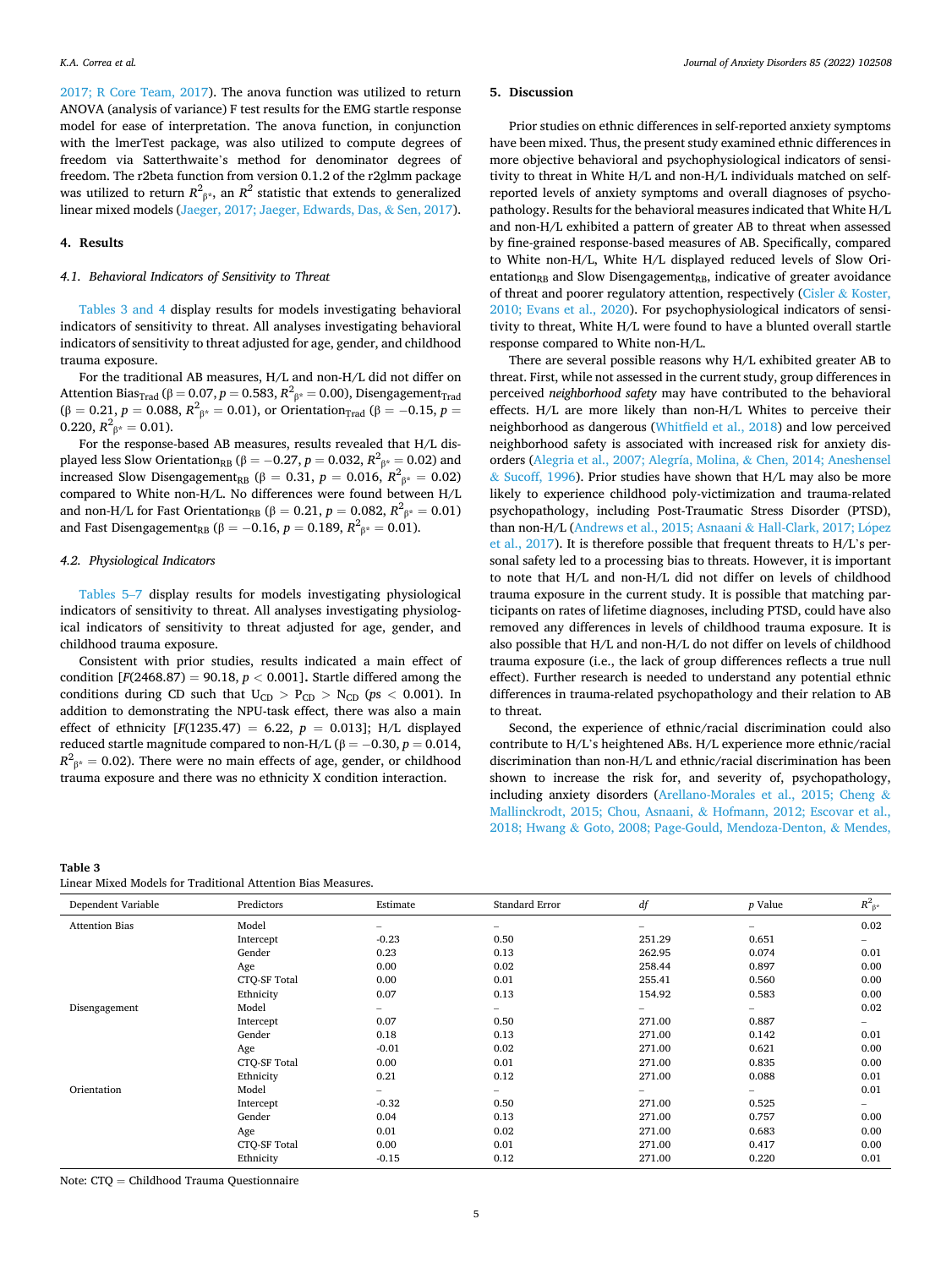#### <span id="page-5-0"></span>**Table 4**

Linear Mixed Models for Response-Based Attention Bias Measures.

| Dependent Variable      | Predictors   | Estimate                 | Standard Error           | df     | $p$ Value                | $R^2_{\ \beta^*}$ |
|-------------------------|--------------|--------------------------|--------------------------|--------|--------------------------|-------------------|
| <b>Fast Orientation</b> | Model        | $\overline{\phantom{0}}$ | -                        |        | $\qquad \qquad -$        | 0.03              |
|                         | Intercept    | 0.10                     | 0.49                     | 271.00 | 0.846                    |                   |
|                         | Gender       | 0.14                     | 0.12                     | 271.00 | 0.256                    | 0.01              |
|                         | Age          | $-0.03$                  | 0.02                     | 271.00 | 0.233                    | 0.01              |
|                         | CTQ-SF Total | 0.01                     | 0.01                     | 271.00 | 0.155                    | 0.01              |
|                         | Ethnicity    | 0.21                     | 0.12                     | 275.00 | 0.082                    | 0.01              |
| Slow Orientation        | Model        |                          | $\overline{\phantom{0}}$ |        | $\overline{\phantom{a}}$ | 0.03              |
|                         | Intercept    | $-0.67$                  | 0.50                     | 248.81 | 0.176                    | -                 |
|                         | Gender       | $-0.10$                  | 0.13                     | 261.12 | 0.415                    | 0.00              |
|                         | Age          | 0.04                     | 0.02                     | 256.23 | 0.063                    | 0.01              |
|                         | CTQ-SF Total | 0.00                     | 0.01                     | 253.14 | 0.964                    | 0.00              |
|                         | Ethnicity    | $-0.27$                  | 0.12                     | 157.69 | 0.032                    | 0.02              |
| Fast Disengagement      | Model        |                          | -                        |        |                          | 0.02              |
|                         | Intercept    | 0.55                     | 0.50                     | 251.06 | 0.267                    | -                 |
|                         | Gender       | $-0.18$                  | 0.13                     | 262.30 | 0.154                    | 0.01              |
|                         | Age          | $-0.01$                  | 0.02                     | 257.87 | 0.787                    | 0.00              |
|                         | CTQ-SF Total | $-0.01$                  | 0.01                     | 255.03 | 0.206                    | 0.01              |
|                         | Ethnicity    | $-0.16$                  | 0.12                     | 163.14 | 0.189                    | 0.01              |
| Slow Disengagement      | Model        |                          | $\overline{\phantom{0}}$ |        | -                        | 0.03              |
|                         | Intercept    | $-0.18$                  | 0.50                     | 258.63 | 0.718                    | -                 |
|                         | Gender       | 0.18                     | 0.13                     | 267.06 | 0.164                    | 0.01              |
|                         | Age          | 0.00                     | 0.02                     | 264.01 | 0.820                    | 0.00              |
|                         | CTQ-SF Total | 0.00                     | 0.01                     | 261.68 | 0.823                    | 0.00              |
|                         | Ethnicity    | 0.31                     | 0.13                     | 161.57 | 0.016                    | 0.02              |

Note: CTQ-SF = Childhood Trauma Questionnaire-Short Form

#### **Table 5**

## ANOVA for Physiological Indicators of Sensitivity to Threat.

| Dependent Variable           | Independent Variable      | Numerator Degrees of Freedom | Denominator Degrees of Freedom | <i>F</i> Value | <i>p</i> Value |
|------------------------------|---------------------------|------------------------------|--------------------------------|----------------|----------------|
| <b>EMG Startle Magnitude</b> | Gender                    | $1.00\,$                     | 235.52                         | 0.10           | 0.753          |
|                              | Age                       | 1.00                         | 235.61                         | 0.00           | 0.951          |
|                              | CTO-SF Total              | 1.00                         | 235.61                         | 0.02           | 0.882          |
|                              | Ethnicity                 | 1.00                         | 235.47                         | 6.22           | 0.013          |
|                              | NPU Condition             | 2.00                         | 468.87                         | 90.18          | < 0.001        |
|                              | Ethnicity X NPU Condition | 2.00                         | 468.87                         | 2.27           | 0.104          |

Note: CTQ = Childhood Trauma Questionnaire-Short Form

#### **Table 6**

Linear Mixed Model Following up the Main Effect of Ethnicity on EMG Startle Magnitude.

| Predictors   | Estimate                 | Standard Error           | df                       | <i>p</i> Value           | $R^2_{\ \beta*}$         |
|--------------|--------------------------|--------------------------|--------------------------|--------------------------|--------------------------|
| Model        | $\overline{\phantom{a}}$ | $\overline{\phantom{a}}$ | $\overline{\phantom{a}}$ | $\overline{\phantom{a}}$ | 0.04                     |
| Intercept    | 0.10                     | 0.11                     | 235.40                   | 0.335                    | $\overline{\phantom{a}}$ |
| Gender       | 0.04                     | 0.12                     | 235.61                   | 0.760                    | 0.00                     |
| Age          | 0.00                     | 0.06                     | 235.72                   | 0.938                    | 0.01                     |
| CTO-SF Total | $-0.01$                  | 0.06                     | 235.72                   | 0.891                    | 0.01                     |
| Ethnicity    | $-0.30$                  | 0.12                     | 235.54                   | 0.014                    | 0.02                     |

Note: CTQ = Childhood Trauma Questionnaire-Short Form

[2014; Zvolensky et al., 2019](#page-7-0)). AB to threat could therefore be a mechanism through which perceived neighborhood safety, trauma exposure, and/or discrimination lead to increased rates of anxiety symptoms.

Third, it is possible that the race/ethnicity of the faces in the dotprobe task impacted H/L individuals more than non-H/L individuals. The faces in the task were only non-H/L White, Black/African American, and Asian faces and were not matched to the race/ethnicity of the participants. Prior research using the dot-probe task found ABs toward threatening racial *out-group* faces in individuals both with and without anxiety disorders [\(Fani et al., 2012; Trawalter, Todd, Baird,](#page-8-0) & Richeson, [2008\)](#page-8-0). Therefore, it is possible that the faces in the dot-probe task were more arousing and threatening to H/L than non-H/L. Importantly, it is worth noting, that these results are not likely due to reporting biases, as the threatening/neutral faces were masked and only displayed for 33 ms. These results are also likely not due to differences in age, gender, education, functioning, or psychopathology given that the two ethnic groups were matched on these characteristics.

Interestingly, the more fine-grained, response-based, but not traditional, measures of AB revealed ethnic differences in behavioral indicators of sensitivity to threat. The dot-probe's traditional measures of AB have several important limitations including mixed findings regarding convergent validity ([Bar-Haim et al., 2007; Kappenman,](#page-7-0)  Farrens, Luck, & [Proudfit, 2014; Kappenman, MacNamara,](#page-7-0) & Proudfit, [2015; Kruijt, Parsons,](#page-7-0) & Fox, 2019) and reliability (Evans & [Walukevich,](#page-8-0)  [2018; Kappenman et al., 2014; Price et al., 2015; Schmukle, 2005;](#page-8-0)  [Waechter, Nelson, Wright, Hyatt,](#page-8-0) & Oakman, 2014). Due to these psychometric concerns, the dot-probe task is listed under "Tasks that require further evaluation" within NIMH's RDoC Matrix [\(National](#page-9-0)  [Advisory Mental Health Council Workgroup on Tasks](#page-9-0) & Measures for [Research Domain Criteria \(RDoC\), 2016](#page-9-0)). In contrast, several studies have shown the importance of accounting for *intra*-individual variability in AB to threat [\(Evans and Britton, 2018; Iacoviello et al., 2014; Zvielli,](#page-8-0)  Bernstein, & [Koster, 2015](#page-8-0)). Intra-individual variability in AB may be critical because a person, for example, may be quick to orient to a threat in one trial and slower to do so in the next. Response-based measures of AB are able to assess this kind of intra-individual variability as they compare the individual's response on each trial to the individuals' own average responding. Interestingly, response-based measures that incorporate intra-individual variability in AB to threat have exhibited better reliability and validity compared to traditional measures [\(Evans and](#page-8-0)  [Britton, 2018; Meissel et al., 2021](#page-8-0)), are associated with separate neural circuitry [\(Evans et al., 2020\)](#page-8-0) and may, therefore, be more sensitive to detecting between group differences. Indeed, in the present paper, H/L individuals exhibited both slower orientation to threat (which may be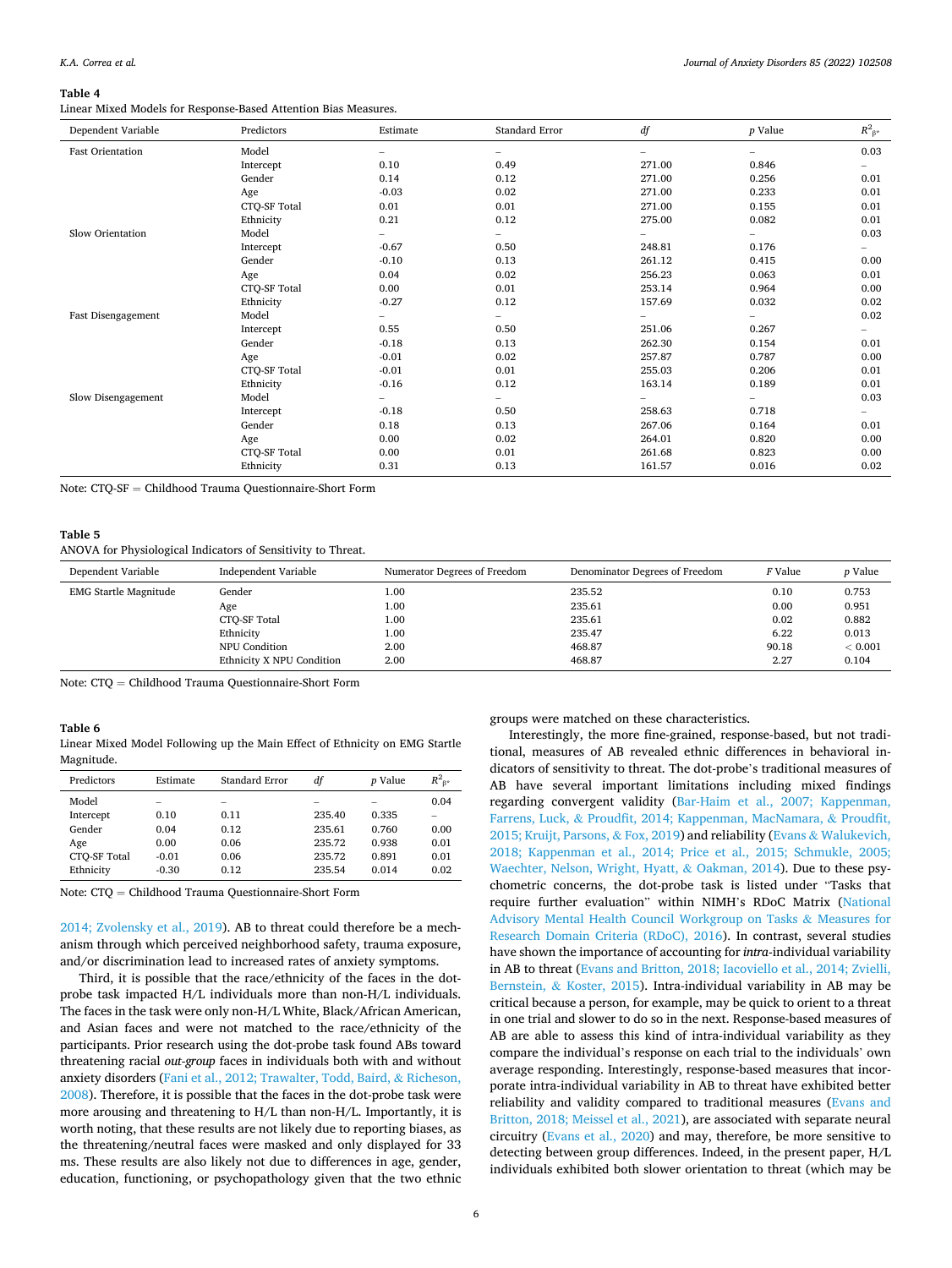#### **Table 7**

Linear Mixed Model Following up the Main Effect of NPU Condition on EMG Startle Magnitude.

| Comparison Condition | Predictors          | Estimate                 | <b>Standard Error</b>    | df                       | p Value | $R^2_{\ \beta^*}$ |
|----------------------|---------------------|--------------------------|--------------------------|--------------------------|---------|-------------------|
| -                    | Model               | $\overline{\phantom{0}}$ | $\overline{\phantom{0}}$ | $\overline{\phantom{0}}$ | -       | 0.06              |
| No Shock             | Intercept           | $-0.27$                  | 0.10                     | 263.41                   | 0.007   | -                 |
|                      | Gender              | 0.06                     | 0.12                     | 235.46                   | 0.623   | 0.00              |
|                      | Age                 | 0.01                     | 0.06                     | 235.56                   | 0.879   | 0.01              |
|                      | CTO-SF Total        | $-0.01$                  | 0.06                     | 235.53                   | 0.876   | 0.01              |
|                      | Predictable Shock   | 0.19                     | 0.04                     | 469.03                   | < 0.001 | 0.01              |
|                      | Unpredictable Shock | 0.52                     | 0.04                     | 469.03                   | < 0.001 | 0.04              |
| Predictable Shock    | Intercept           | $-0.08$                  | 0.10                     | 263.34                   | 0.442   | -                 |
|                      | Gender              | 0.06                     | 0.12                     | 235.46                   | 0.623   | 0.00              |
|                      | Age                 | 0.01                     | 0.06                     | 235.56                   | 0.879   | 0.01              |
|                      | CTO-SF Total        | $-0.01$                  | 0.06                     | 235.53                   | 0.876   | 0.01              |
|                      | No Shock            | $-0.19$                  | 0.04                     | 469.03                   | < 0.001 | 0.01              |
|                      | Unpredictable Shock | 0.33                     | 0.04                     | 468.58                   | < 0.001 | 0.02              |
| Unpredictable Shock  | Intercept           | 0.25                     | 0.10                     | 263.34                   | 0.010   | -                 |
|                      | Gender              | 0.06                     | 0.12                     | 235.46                   | 0.623   | 0.00              |
|                      | Age                 | 0.01                     | 0.06                     | 235.56                   | 0.879   | 0.01              |
|                      | CTO-SF Total        | $-0.01$                  | 0.06                     | 235.53                   | 0.876   | 0.01              |
|                      | No Shock            | $-0.52$                  | 0.04                     | 469.03                   | < 0.001 | 0.04              |
|                      | Predictable Shock   | $-0.33$                  | 0.04                     | 468.58                   | < 0.001 | 0.02              |

Note: CTQ = Childhood Trauma Questionnaire-Short Form.

indicative of a tendency to direct attention away from threat in an attempt to avoid the negative affect elicited by threat) and slow disengagement from threat (which may reflect more elaborative processing of threats that stem from poor regulatory attention; Cisler & [Koster, 2010](#page-8-0); [Evans et al., 2020](#page-8-0)). More generally, findings highlight the heterogeneity in AB processes and that there may be select ethnic differences in some, but not all, of these processes.

To our knowledge, the present study is the first to show that H/L individuals exhibit greater AB to threat than non-H/L individuals. These findings do, however, support the results from [Amir, Taylor, and](#page-7-0)  [Donohue \(2011\)](#page-7-0) investigation into treatment predictors for an attention bias modification treatment for social phobia, a computerized intervention designed to improve AB to threat. In this study, independent of baseline anxiety symptoms, non-White patients had a greater reduction in anxiety symptoms than white patients (analyses were not adequately powered to examine specific racial and ethnic groups such as H/L). It is possible that non-Whites, including H/L, may have had greater AB to threat at baseline and, thus, greater 'room for change' as a result of treatment. This would suggest that AB to threat may best be treated using a *compensation approach* (where treatment focuses on pre-existing deficits), rather than a *capitalization approach* (where treatment focuses on pre-existing strengths; [Burkhouse et al., 2018;](#page-8-0) [Cheavens, Strunk,](#page-8-0)  Lazarus, & [Goldstein, 2012](#page-8-0); [Wingate, Van Orden, Joiner, Williams,](#page-10-0) & [Rudd, 2005](#page-10-0)). This is quite speculative and future studies that randomize people to treatment conditions based on their baseline AB to threat are needed to fully test this hypothesis (Simon & [Perlis, 2010\)](#page-9-0).

In contrast to results for behavioral indicators of sensitivity to threat, White H/L demonstrated a *diminished overall* startle response compared to non-H/L but did not differ in startle responding *across* threat conditions. The lack of ethnic differences in startle responding *across* threat conditions replicates findings from [Nelson et al. \(2014\)](#page-9-0) and suggests that responses to unpredictable threat play similar roles in anxiety symptoms across ethnic groups. While H/L individuals did not exhibit differential reactivity to threat from non-H/L individuals, H/L did exhibit a blunted general pattern of defensive responding. This diminished startle response may reflect a greater tendency to regulate (or perhaps over-regulate) emotion. Similar patterns of over-regulation have been found across various psychopathologies ([Brockmeyer et al., 2019;](#page-8-0)  Gorka, Lieberman, & [Shankman, 2017; McTeague et al., 2010; Shank](#page-8-0)[man et al., 2013](#page-8-0)). However, H/L and non-H/L were matched on current and lifetime anxiety disorders, posttraumatic stress disorder, and major depressive disorder, thus the finding of blunted physiological responding is likely not due to internalizing psychopathology. On the other hand, chronic stress has been shown to lead to blunted physiological

responding ([Miller, Chen,](#page-9-0) & Zhou, 2007) and H/L individuals have been shown to exhibit more chronic levels of stress, in part due to greater concerns about ethnic/racial discrimination ([Flores et al., 2008; Rob](#page-8-0)[inette et al., 2016\)](#page-8-0). Indeed, a recent review by [Lockwood, Marsland,](#page-9-0)  [Matthews, and Gianaros \(2018\)](#page-9-0) found that perceived discrimination was associated with blunted cortisol responding, a physiological indicator of over-active stress responding. Future studies are needed to examine how ethnic discrimination affects startle responding in H/L individuals.

Taken together with the behavioral results, ethnic differences in indicators of sensitivity to threat may vary depending upon the unit of analysis chosen as the dot-probe task elicited a cognitive indicator (and an indicator of an early cognitive process given the masked faces version of the dot-probe) while the startle task measured a physiological one. Relatedly, the behavioral and psychophysiological indicators employed in the present investigation differ in their neurobiological bases; startle relates to activation of limbic and ventral neural regions (e.g., extended amygdala; dorsal ACC) while AB relates to more cortical regions (e.g., dorsolateral prefrontal cortex; Boecker & [Pauli, 2019](#page-8-0); Grupe & [Nitschke,](#page-8-0)  [2013; Heeren, De Raedt, Koster,](#page-8-0) & Philippot, 2013). Ethnic differences in anxiety symptoms may, therefore, vary across the neurobiological systems involved in anxiety.

However, the different results may also reflect that the two tasks used different types of threat – negative faces (dot-probe) vs. shock (startle task). $<sup>1</sup>$  The negative faces utilized in the dot-probe task are social</sup> threats and may perhaps be more relevant to H/L's experiences than the physical threat of an electric shock. H/L experience more discrimination than White non-H/L individuals and all the faces were racial/ethnic outgroup members (for H/L). The visual stimuli of negative *outgroup* faces in the dot-probe task and the proprioceptive stimuli of shock in the startle task are also mediated by different neural circuitry [\(Ahmad](#page-7-0)  $\&$ [Abdul Aziz, 2014; Amin, Constable,](#page-7-0) & Canli, 2004; Hart et al., 2000; [Linnman, Coombs, Goff,](#page-7-0) & Holt, 2013). In sum, ethnic differences in sensitivity to threat may vary by unit of analysis and by type of threatening stimuli.

Prior studies on ethnic differences in anxiety psychopathology have almost exclusively focused on the self-report measures of anxiety symptoms and reported mixed results. Many studies have found few to no differences in self-reported indicators of anxiety symptoms between

 $^{\rm 1}$  Of note, while startle responding was measured in response to the auditory startle probes in the NPU-task and not in response to the electric shocks themselves, the shocks served as the primary threatening stimuli in the startle task.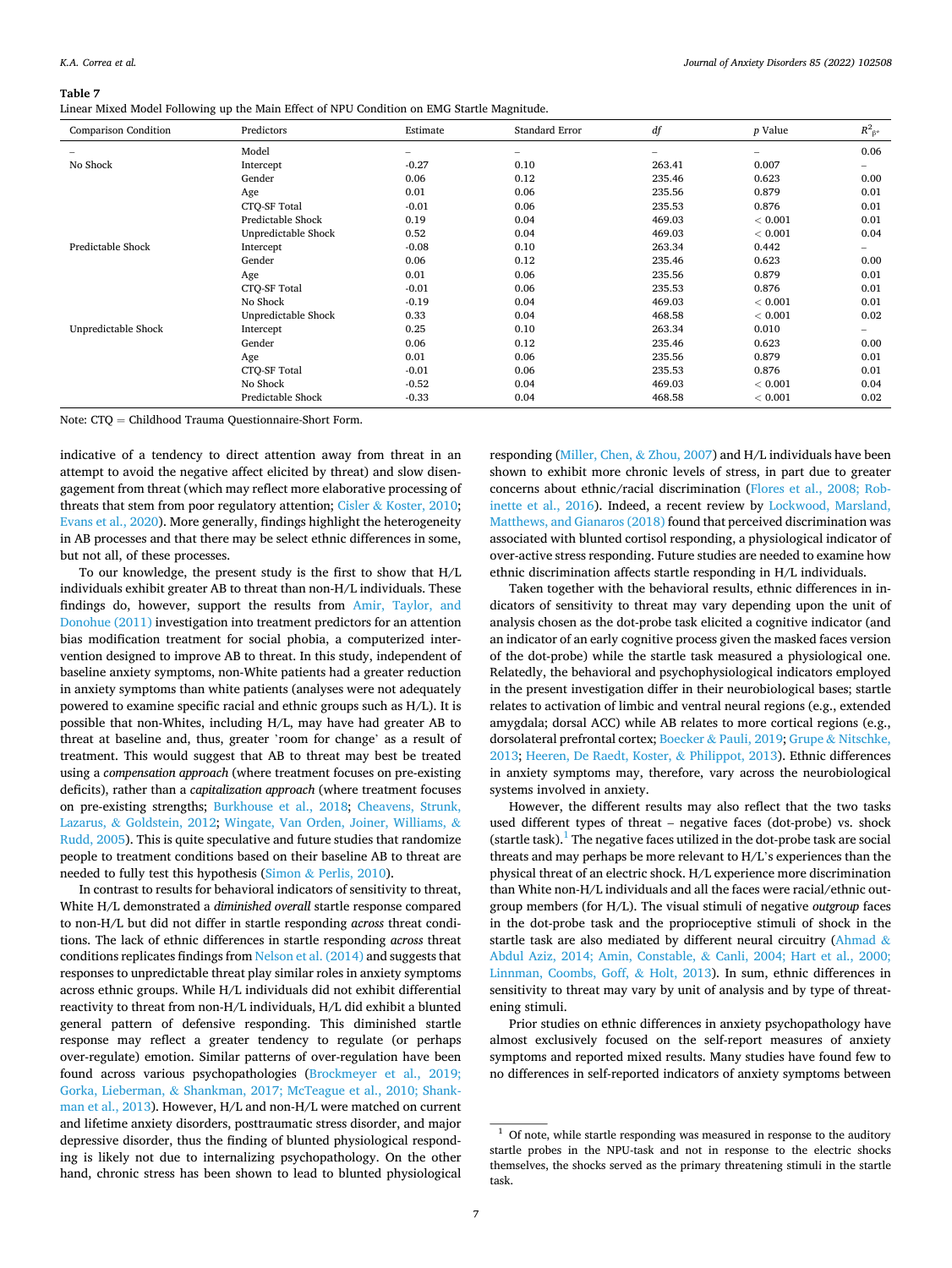<span id="page-7-0"></span>H/L and non-H/L adults ([Breslau et al., 2006; Chavira et al., 2014;](#page-8-0)  [Escovar et al., 2018; McLean, Asnaani, Litz,](#page-8-0) & Hofmann, 2011; Norton, [2005\)](#page-8-0), while H/L *youth* report increased levels of anxiety symptoms (Ginsburg & [Silverman, 1996; McLaughlin et al., 2007; Pina](#page-8-0) & Silver[man, 2004; Varela et al., 2004, 2008; Varela, Weems, Berman, Hensley,](#page-8-0)  & [de Bernal, 2007; Weems et al., 2002](#page-8-0)). These prior studies on ethnic differences in youth have sampled variable ages of H/L and White non-H/L youth (ranging from six to seventeen years old), some only included English speaking youth while others included both English and Spanish speakers. These studies have also utilized a wide range of self-reported anxiety including broad internalizing symptoms, somatic symptoms, physiological worry, and anxiety sensitivity. Similarly, studies yielding mixed findings in ethnic differences in adults have also utilized a wide range of operational definitions of anxiety including prevalence of all anxiety disorders, prevalence of panic disorder specifically, self-reported panic symptoms, self-reported anxiety sensitivity, and self-reported somatic symptoms. In addition to variability in demographics and assessment, several other factors may have also contributed to these mixed findings. Factors such as time living in the U. S., social acceptability of self-reporting, acculturation, language, nativity, and socioeconomic status have all been shown to both impact psychopathology and differ between H/L and non-H/L (Alegría et al., 2008, 2014; Alvidrez & Azocar, 1999; Arellano-Morales et al., 2015; Nadeem et al., 2007; Ortega, Rosenheck, Alegría, & Desai, 2000; Potochnick & Perreira, 2010; Van Hook, 1999; Varela et al., 2004). These variables were, unfortunately, not available in the present dataset and thus represent critical areas of future research to better understand ethnic differences in anxiety symptoms and laboratory indicators of threat responding.

Notably, the reported effect sizes for the behavioral and psychophysiological ethnic differences in sensitivity to threat are all small. These small effect sizes indicate that any differences between White H/L and non-H/L in sensitivity to threat are likely small differences and perhaps due to our relatively large sample size. Moreover, as studies of ethnic differences in psychopathology have quite varied sample sizes, variability in power has also likely contributed to the mixed findings in reported rates of anxiety symptoms in H/L adults.

The present study had several strengths as well as limitations that suggest future directions for investigations into ethnic differences in anxiety disorders. This was one of the first studies, to our knowledge, to examine ethnic differences in anxiety symptoms across multiple indicators of sensitivity to threat. Furthermore, both ethnic groups were matched across many demographic and psychiatric characteristics (most notably in rates of DSM-defined anxiety disorders), thus, results are likely not due to group differences in these characteristics. However, the present study did not match participants on somatic symptoms of anxiety (which were not assessed in the dataset) and prior studies have highlighted ethnic differences in somatic anxiety [\(Escobar et al., 1989;](#page-8-0)  [Escovar et al., 2018\)](#page-8-0). The present study also did not assess other important cultural and environmental factors that relate to psychopathology and differ between H/L and non-H/L such as acculturation, language, nativity, neighborhood safety, discrimination, stressors, and socioeconomic status.

In summary, the present study was among the first to examine ethnic differences in multiple objective phenotypes of anxiety and focused on differences in sensitivity to threat. Results revealed that White H/L displayed increased AB towards threat compared to White non-H/L on reaction time measures, but displayed reduced defensive system responding compared to White non-H/L on physiological measures. Ethnic differences in anxiety symptoms may, therefore, vary based on the method of assessment and neurobiological systems involved in the specific anxiety response being measured. These results further emphasize the need to, at a minimum, assess demographic variables such as ethnicity and include these variables as covariates or moderators in behavioral and psychophysiological research. More generally, as H/L are a large and growing subset of the U.S., and H/L are less likely to seek mental health services than other demographics [\(Chavira et al., 2014](#page-8-0)), further studies are needed to understand ethnic differences in biological, cultural, and treatment factors for anxiety disorders.

# **Acknowledgments**

We would like to thank Travis C. Evans and Jennifer C. Britton for their help with data preparation. This work was supported by grants from the National Institute of Mental Health (F31MH121003 [PI: Correa]; R01MH098093, R01MH119771 and R21DA045285 [PI: Shankman]).

## **References**

- Ahmad, A. H., & Abdul Aziz, C. B. (2014). The brain in pain. *Malaysian Journal of Medical Sciences, 21*(Spec Issue), 45–53. 〈[www.mjms.usm.my47](http://www.mjms.usm.my47)〉.
- Alegria, M., Shrout, P. E., Woo, M., Guarnaccia, P., Sribney, W., Vila, D., & Canino, G. (2007). Understanding differences in past year psychiatric disorders for Latinos living in the US. *Social Science and Medicine, 65*(2), 214–230. [https://doi.org/](https://doi.org/10.1016/j.socscimed.2007.03.026) [10.1016/j.socscimed.2007.03.026](https://doi.org/10.1016/j.socscimed.2007.03.026)
- Alegría, M., Canino, G., Shrout, P. E., Woo, M., Duan, N., Vila, D., … Meng, X. L. (2008). Prevalence of mental illness in immigrant and non-immigrant U.S. Latino groups. *American Journal of Psychiatry, 165*(3), 359–369. [https://doi.org/10.1176/appi.](https://doi.org/10.1176/appi.ajp.2007.07040704) ajp.2007.0704070
- Alegría, M., Molina, K. M., & Chen, C.-N. (2014). Neighborhood characteristics and differential risk for depressive and anxiety disorders across racial/ethnic groups in the United States. *Depression and Anxiety, 31*(1), 27–37. [https://doi.org/10.1002/](https://doi.org/10.1002/da.22197) [da.22197](https://doi.org/10.1002/da.22197)
- Alvarez, R. P., Chen, G., Bodurka, J., Kaplan, R., & Grillon, C. (2011). Phasic and sustained fear in humans elicits distinct patterns of brain activity. *NeuroImage, 55*(1), 389–400. <https://doi.org/10.1016/j.neuroimage.2010.11.057>
- Alvidrez, J., & Azocar, F. (1999). Distressed women's clinic patients: Preferences for mental health treatments and perceived obstacles. *General Hospital Psychiatry, 21*(5), 340–347. [https://doi.org/10.1016/S0163-8343\(99\)00038-9](https://doi.org/10.1016/S0163-8343(99)00038-9)
- Amin, Z., Constable, R. T., & Canli, T. (2004). Attentional bias for valenced stimuli as a function of personality in the dot-probe task. *Journal of Research in Personality, 38*(1), 15–23. <https://doi.org/10.1016/j.jrp.2003.09.011>
- Amir, N., Elias, J., Klumpp, H., & Przeworski, A. (2003). Attentional bias to threat in social phobia: Facilitated processing of threat or difficulty disengaging attention from threat? *Behaviour Research and Therapy, 41*, 1325–1335. [https://doi.org/](https://doi.org/10.1016/S0005-7967(03)00039-1) [10.1016/S0005-7967\(03\)00039-1](https://doi.org/10.1016/S0005-7967(03)00039-1)
- Amir, N., Prouvost, C., & Kuckertz, J. M. (2012). Lack of a benign interpretation bias in social anxiety disorder. *Cognitive Behaviour Therapy, 41*(2), 119–129. [https://doi.](https://doi.org/10.1080/16506073.2012.662655) [org/10.1080/16506073.2012.662655](https://doi.org/10.1080/16506073.2012.662655)
- Amir, N., Taylor, C. T., & Donohue, M. C. (2011). Predictors of response to an attention modification program in generalized social phobia. *Journal of Consulting and Clinical*  Psychology, 79(4), 533-541. https://doi.org/10.1037/a0023
- Andrews, A. R., Jobe-Shields, L., López, C. M., Metzger, I. W., de Arellano, M. A. R., Saunders, B., & G. Kilpatrick, D. (2015). Polyvictimization, income, and ethnic differences in trauma-related mental health during adolescence. *Social Psychiatry and Psychiatric Epidemiology, 50*(8), 1223–1234. [https://doi.org/10.1007/s00127-015-](https://doi.org/10.1007/s00127-015-1077-3) [1077-3](https://doi.org/10.1007/s00127-015-1077-3)
- Aneshensel, C. S., & Sucoff, C. A. (1996). The neighborhood context of adolescent mental health. *Journal of Health and Social Behavior, 37*(4), 293–310. [https://doi.org/](https://doi.org/10.2307/2137258) 10.2307/2137
- Arellano-Morales, L., Roesch, S. C., Gallo, L. C., Emory, K. T., Molina, K. M., Gonzalez, P., … Brondolo, E. (2015). Prevalence and correlates of perceived ethnic discrimination in the hispanic community health study/study of latinos sociocultural ancillary study. *Journal of Latina/o Psychology, 3*(3), 160–176. [https://doi.org/10.1037/](https://doi.org/10.1037/lat0000040)  [lat0000040](https://doi.org/10.1037/lat0000040)
- Asnaani, A., Gutner, C. A., Hinton, D. E., & Hofmann, S. G. (2009). Panic disorder, panic attacks and panic attack symptoms across race-ethnic groups: Results of the collaborative psychiatric epidemiology studies. *CNS Neuroscience & Therapeutics, 15*  (3), 249–254.<https://doi.org/10.1111/j.1755-5949.2009.00092.x>
- Asnaani, A., & Hall-Clark, B. (2017). Recent developments in understanding ethnocultural and race differences in trauma exposure and PTSD. *Current Opinion in Psychology, 14*, 96–101. <https://doi.org/10.1016/j.copsyc.2016.12.005>
- Bar-Haim, Y., Lamy, D., Pergamin, L., Bakermans-Kranenburg, M. J., & van IJzendoorn, M. H. (2007). Threat-related attentional bias in anxious and nonanxious individuals: A meta-analytic study. *Psychological Bulletin, 133*(1), 1–24. [https://doi.](https://doi.org/10.1037/0033-2909.133.1.1)  [org/10.1037/0033-2909.133.1.1](https://doi.org/10.1037/0033-2909.133.1.1)
- Bates, D., Mächler, M., Bolker, B. M., & Walker, S. C. (2015). Fitting linear mixed-effects models using lme4. *Journal of Statistical Software, 67*(1). [https://doi.org/10.18637/](https://doi.org/10.18637/jss.v067.i01)  [jss.v067.i01](https://doi.org/10.18637/jss.v067.i01)
- Bernstein, D. P., Fink, L., Handelsman, L., Foote, J., Lovejoy, M., Wenzel, K., … Ruggiero, J. (1994). Initial reliability and validity of a new retrospective measure of child abuse and neglect. *American Journal of Psychiatry, 151*(8), 1132–1136. [https://](https://doi.org/10.1176/ajp.151.8.1132)  [doi.org/10.1176/ajp.151.8.1132](https://doi.org/10.1176/ajp.151.8.1132)
- Blumenthal, T. D., Cuthbert, B. N., Filion, D. L., Hackley, S., Lipp, O. V., & Van Boxtel, A. (2005). Committee report: Guidelines for human startle eyeblink electromyographic studies. *Psychophysiology, 42*(1), 1–15. [https://doi.org/10.1111/j.1469-](https://doi.org/10.1111/j.1469-8986.2005.00271.x) [8986.2005.00271.x](https://doi.org/10.1111/j.1469-8986.2005.00271.x)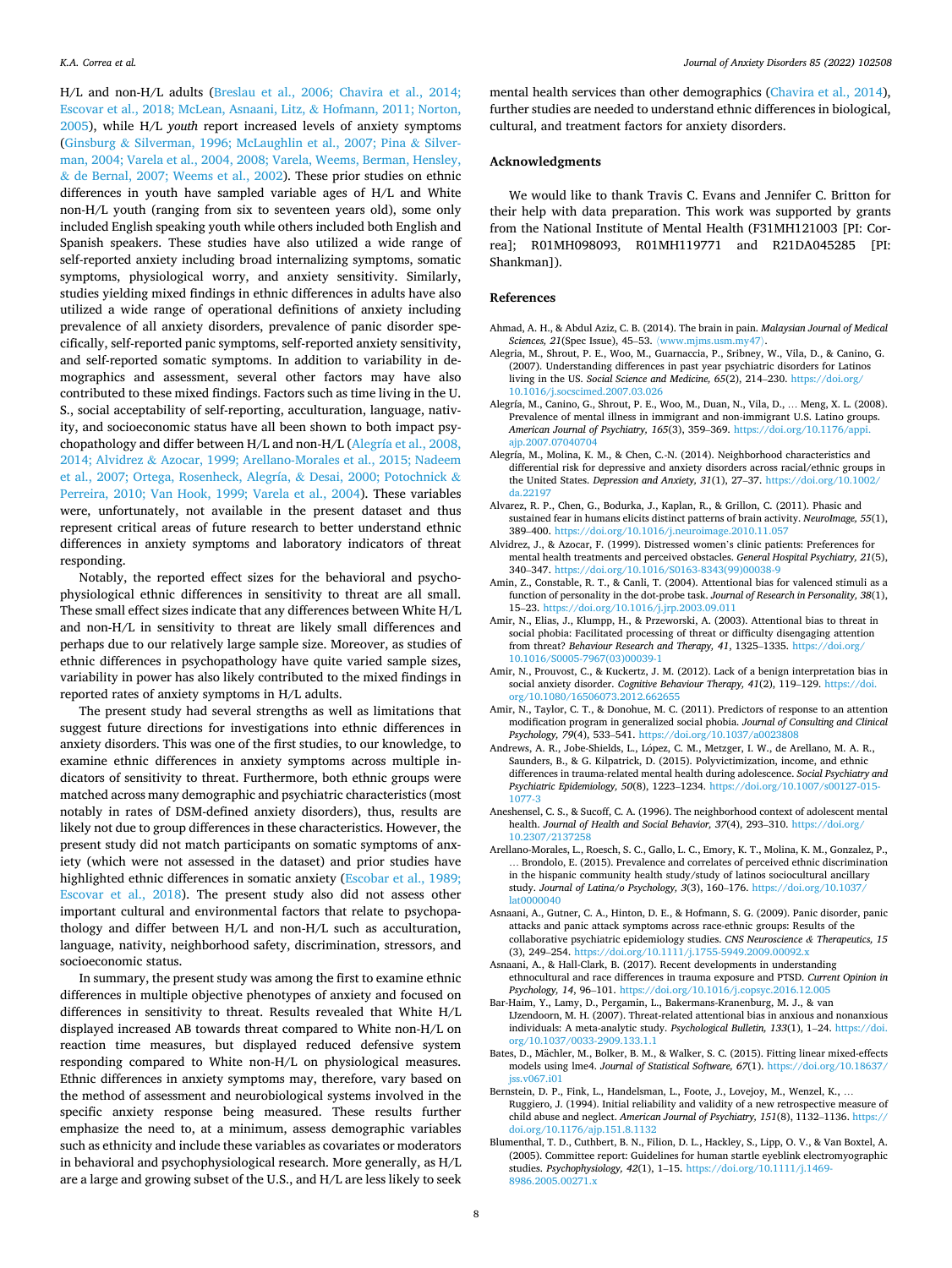<span id="page-8-0"></span>Boecker, L., & Pauli, P. (2019). Affective startle modulation and psychopathology: Implications for appetitive and defensive brain systems. In *Neuroscience and Biobehavioral Reviews* (Vol. 103, pp. 230–266). Elsevier Ltd,. [https://doi.org/](https://doi.org/10.1016/j.neubiorev.2019.05.019)  [10.1016/j.neubiorev.2019.05.019](https://doi.org/10.1016/j.neubiorev.2019.05.019) 

- Breslau, J., Aguilar-Gaxiola, S., Kendler, K. S., Su, M., Williams, D., & Kessler, R. C. (2006). Specifying race-ethnic differences in risk for psychiatric disorder in a USA national sample. *Psychological Medicine, 36*(1), 57–68. [https://doi.org/10.1017/](https://doi.org/10.1017/S0033291705006161)  [S0033291705006161](https://doi.org/10.1017/S0033291705006161)
- Brockmeyer, T., Pellegrino, J., Maier, C., Münch, H. M., Harmer, C. J., Walther, S., … Friederich, H.-C. (2019). Blunted emotion-modulated startle reflex in anorexia nervosa. *International Journal of Eating Disorders, 52*(3), 270–277. [https://doi.org/](https://doi.org/10.1002/eat.23022)  [10.1002/eat.23022](https://doi.org/10.1002/eat.23022)
- Burkhouse, K. L., Gorka, S. M., Klumpp, H., Kennedy, A. E., Karich, S., Francis, J., … Luan Phan, K. (2018). Neural responsiveness to reward as an index of depressive symptom change following cognitive-behavioral therapy and SSRI treatment. *Journal of Clinical Psychiatry, 79*(4).<https://doi.org/10.4088/JCP.17m11836>
- Carleton, R. N. (2016). Fear of the unknown: One fear to rule them all? *Journal of Anxiety Disorders, 41*, 5–21. <https://doi.org/10.1016/J.JANXDIS.2016.03.011>
- Carter, R., Silverman, W. K., & Jaccard, J. (2011). Sex variations in youth anxiety symptoms: Effects of pubertal development and gender role orientation. *Journal of Clinical Child and Adolescent Psychology, 40*(5), 730. [https://doi.org/10.1080/](https://doi.org/10.1080/15374416.2011.597082) [15374416.2011.597082](https://doi.org/10.1080/15374416.2011.597082)
- , 2010Census 2010 Briefs. (2010).
- Chavira, D. A., Golinelli, D., Sherbourne, C., Stein, M. B., Sullivan, G., Bystritsky, A., … Craske, M. (2014). Treatment engagement and response to CBT among Latinos with anxiety disorders in primary care. *Journal of Consulting and Clinical Psychology, 82*(3), 392-403. https://doi.org/10.1037/a0036
- Cheavens, J. S., Strunk, D. R., Lazarus, S. A., & Goldstein, L. A. (2012). The compensation and capitalization models: A test of two approaches to individualizing the treatment of depression. *Behaviour Research and Therapy, 50*(11), 699–706. [https://doi.org/](https://doi.org/10.1016/j.brat.2012.08.002) [10.1016/j.brat.2012.08.002](https://doi.org/10.1016/j.brat.2012.08.002)
- Cheng, H. L., & Mallinckrodt, B. (2015). Racial/ethnic discrimination, posttraumatic stress symptoms, and alcohol problems in a longitudinal study of hispanic/latino college students. *Journal of Counseling Psychology, 62*(1), 38–49. [https://doi.org/](https://doi.org/10.1037/cou0000052)  [10.1037/cou0000052](https://doi.org/10.1037/cou0000052)
- Chou, T., Asnaani, A., & Hofmann, S. G. (2012). Perception of racial discrimination and psychopathology across three U.S. ethnic minority groups. *Cultural Diversity & Ethnic Minority Psychology, 18*(1), 74–81. <https://doi.org/10.1037/a0025432>
- Cisler, J. M., & Koster, E. H. (2010). Mechanisms of attentional biases towards threat in anxiety disorder: An integrative review. *Clinical Psychology Review, 30*(2), 1–29. <https://doi.org/10.1016/j.cpr.2009.11.003.Mechanisms>
- Correa, K. A., Liu, H., & Shankman, S. A. (2019). The role of intolerance of uncertainty in current and remitted internalizing and externalizing psychopathology. *Journal of Anxiety Disorders*, *62*. <https://doi.org/10.1016/j.janxdis.2019.01.001>
- Craske, M. G., Rauch, S. L., Ursano, R., Prenoveau, J., Pine, D. S., & Zinbarg, R. E. (2011). What Is an anxiety disorder? *Focus, 9*(3), 369–388. [https://doi.org/10.1176/foc.9.3.](https://doi.org/10.1176/foc.9.3.foc369)   $f$ o $c$ 36
- Cuthbert, B. N., & Insel, T. R. (2013). Toward the future of psychiatric diagnosis: The seven pillars of RDoC. *BMC Medicine, 11*, 126. [https://doi.org/10.1186/1741-7015-](https://doi.org/10.1186/1741-7015-11-126)  [11-126](https://doi.org/10.1186/1741-7015-11-126)
- Davis, M. (2006). Neural systems involved in fear and anxiety measured with fearpotentiated startle. *American Psychologist, 61*(8), 741–756. [https://doi.org/10.1037/](https://doi.org/10.1037/0003-066X.61.8.741)  0003-066X.61.8.741
- Egloff, B., & Hock, M. (2003). Assessing attention allocation toward threat-related stimuli: A comparison of the emotional stroop task and the attentional probe task. *Personality and Individual Differences, 35*(2), 475–483. [https://doi.org/10.1016/](https://doi.org/10.1016/S0191-8869(02)00265-9) S0191-8869(02)00265-
- Escobar, J. I., Rubio-Stipec, M., Canino, G., & Karno, M. (1989). Somatic symptom index (SSI): A new and abridged somatization construct. Prevalence and epidemiological correlates in two large community samples. *Journal of Nervous and Mental Disease, 177*(3), 140–146. 〈<http://www.ncbi.nlm.nih.gov/pubmed/2918297>〉.
- Escovar, E. L., Craske, M., Roy-Byrne, P., Stein, M. B., Sullivan, G., Sherbourne, C. D., … Chavira, D. A. (2018). Cultural influences on mental health symptoms in a primary care sample of Latinx patients. *Journal of Anxiety Disorders, 55*, 39–47. [https://doi.](https://doi.org/10.1016/j.janxdis.2018.03.005)  [org/10.1016/j.janxdis.2018.03.005](https://doi.org/10.1016/j.janxdis.2018.03.005)
- Evans, T. C., Bar-Haim, Y., Fox, N. A., Pine, D. S., & Britton, J. C. (2020). Neural mechanisms underlying heterogeneous expression of threat-related attention in social anxiety. *Behaviour Research and Therapy, 132*, Article 103657. [https://doi.org/](https://doi.org/10.1016/j.brat.2020.103657)  [10.1016/j.brat.2020.103657](https://doi.org/10.1016/j.brat.2020.103657)
- Evans, T. C., & Britton, J. C. (2018). Improving the psychometric properties of dot-probe attention measures using response-based computation. *Journal of Behavior Therapy and Experimental Psychiatry, 60*(January), 95–103. [https://doi.org/10.1016/j.](https://doi.org/10.1016/j.jbtep.2018.01.009) [jbtep.2018.01.009](https://doi.org/10.1016/j.jbtep.2018.01.009)
- Evans, T. C., Walukevich, K. A., Seager, I., & Britton, J. C. (2018). A psychometric comparison of anxiety-relevant attention measures. *Anxiety Stress and Coping, 31*(5), 539-554. https://doi.org/10.1080/10615806.2018.1489
- Fani, N., Tone, E. B., Phifer, J., Norrholm, S. D., Bradley, B., Ressler, K. J., … Jovanovic, T. (2012). Attention bias toward threat is associated with exaggerated fear expression and impaired extinction in PTSD. *Psychological Medicine, 42*(3), 533–543. <https://doi.org/10.1017/S0033291711001565>
- [First, M., Williams, J., Karg, R., & Spitzer, R. \(2015\).](http://refhub.elsevier.com/S0887-6185(21)00155-9/sbref42) *Structured clinical interview for DSM-[5: Research version \(SCID-5 for DSM-5, research version; SCID-5-RV\)](http://refhub.elsevier.com/S0887-6185(21)00155-9/sbref42)*. American [Psychiatric Association.](http://refhub.elsevier.com/S0887-6185(21)00155-9/sbref42)
- Flores, E., Tschann, J. M., Dimas, J. M., Bachen, E. A., Pasch, L. A., & de Groat, C. L. (2008). Perceived discrimination, perceived stress, and mental and physical health

among mexican-origin adults. *Hispanic Journal of Behavioral Sciences, 30*(4), 401–424. https://doi.org/10.1177/0739986308

- Gatzke-Kopp, L. M. (2016). Diversity and representation: Key issues for psychophysiological science. *Psychophysiology, 53*(1), 3–13. [https://doi.org/](https://doi.org/10.1111/psyp.12566)  [10.1111/psyp.12566](https://doi.org/10.1111/psyp.12566)
- Ginsburg, G. S., & Silverman, W. K. (1996). Phobic and anxiety disorders in hispanic and caucasian youth. *Journal of Anxiety Disorders, 10*(6), 517–528. [https://doi.org/](https://doi.org/10.1016/S0887-6185(96)00027-8)  [10.1016/S0887-6185\(96\)00027-8](https://doi.org/10.1016/S0887-6185(96)00027-8)
- Glover, S. H., Pumariega, A. J., Holzer, C. E., Wise, B. K., & Rodriguez, M. (1999). Anxiety symptomatology in mexican-american adolescents. *Journal of Child and Family Studies, 8*(1), 47–57. <https://doi.org/10.1023/A:1022994510944>
- Gorka, S. M., Hee, D., Lieberman, L., Mittal, V. A., Phan, K. L., & Shankman, S. A. (2016). Reactivity to uncertain threat as a familial vulnerability factor for alcohol use disorder. *Psychological Medicine, 46*(16), 3349–3358. [https://doi.org/10.1017/](https://doi.org/10.1017/S0033291716002415)  [S0033291716002415](https://doi.org/10.1017/S0033291716002415)
- Gorka, S. M., Lieberman, L., Klumpp, H., Kinney, K. L., Kennedy, A. E., Ajilore, O., … Phan, K. L. (2017). Reactivity to unpredictable threat as a treatment target for fearbased anxiety disorders. *Psychological Medicine, 47*(14), 2450–2460. [https://doi.org/](https://doi.org/10.1017/S0033291717000964)  [10.1017/S0033291717000964](https://doi.org/10.1017/S0033291717000964)
- Gorka, S. M., Lieberman, L., Shankman, S. A., & Phan, K. L. (2017). Startle potentiation to uncertain threat as a psychophysiological indicator of fear-based psychopathology: An examination across multiple internalizing disorders. *Journal of*
- *Abnormal Psychology, 126*(1), 8–18. <https://doi.org/10.1037/abn0000233> Gorka, S. M., Liu, H., Sarapas, C., & Shankman, S. A. (2015). Time course of threat responding in panic disorder and depression. *International Journal of*
- *Psychophysiology, 98*(1), 87–94. <https://doi.org/10.1016/j.ijpsycho.2015.07.005> Grant, B. F., Hasin, D. S., Blanco, C., Stinson, F. S., Chou, S. P., Goldstein, R. B., … Huang, B. (2005). The epidemiology of social anxiety disorder in the United States:
- Results from the national epidemiologic survey on alcohol and related conditions. *Journal of Clinical Psychiatry, 66*(11), 1351–1361. [https://doi.org/10.4088/JCP.](https://doi.org/10.4088/JCP.v66n1102)  [v66n1102](https://doi.org/10.4088/JCP.v66n1102)
- Grillon, C., Baas, J. M. P., Pine, D. S., Lissek, S., Lawley, M., Ellis, V., & Levine, J. (2006). The benzodiazepine alprazolam dissociates contextual fear from cued fear in humans as assessed by fear-potentiated startle. *Biological Psychiatry, 60*(7), 760–766. [https://](https://doi.org/10.1016/j.biopsych.2005.11.027)  [doi.org/10.1016/j.biopsych.2005.11.027](https://doi.org/10.1016/j.biopsych.2005.11.027)
- Grillon, C., Chavis, C., Covington, M. F., & Pine, D. S. (2009). Two-week treatment with the selective serotonin reuptake inhibitor citalopram reduces contextual anxiety but not cued fear in healthy volunteers: A fear-potentiated startle study. *Neuropsychopharmacology, 34*(4), 964–971. <https://doi.org/10.1038/n.141>
- Grillon, C., Lissek, S., Rabin, S., McDowell, D., Dvir, S., & Pine, D. S. (2008). Increased anxiety during anticipation of unpredictable but not predictable aversive stimuli as a psychophysiologic marker of panic disorder. *The American Journal of Psychiatry, 165*  (7), 898–904.<https://doi.org/10.1176/appi.ajp.2007.07101581>
- Grillon, C., O'Connell, K., Lieberman, L., Alvarez, G., Geraci, M., Pine, D. S., & Ernst, M. (2017). Distinct responses to predictable and unpredictable threat in anxiety pathologies: Effect of panic attack. *Biological Psychiatry: Cognitive Neuroscience and Neuroimaging, 2*(7), 575–581. <https://doi.org/10.1016/j.bpsc.2016.08.005>
- Grupe, D. W., & Nitschke, J. B. (2013). Uncertainty and anticipation in anxiety: An integrated neurobiological and psychological perspective. *Nature Reviews*
- *Neuroscience, 14*(7), 488–501.<https://doi.org/10.1038/nrn3524> [Hart, A. J., Whalen, P. J., Shin, L. M., McInerney, S. C., Fischer, H., & Rauch, S. L. \(2000\).](http://refhub.elsevier.com/S0887-6185(21)00155-9/sbref57)  [Differential response in the human amygdala to racial outgroup vs ingroup face](http://refhub.elsevier.com/S0887-6185(21)00155-9/sbref57)  stimuli. *[Neuroreport, 11](http://refhub.elsevier.com/S0887-6185(21)00155-9/sbref57)*(11), 2351–2354.
- Heeren, A., De Raedt, R., Koster, E. H. W., & Philippot, P. (2013). The (neuro)cognitive mechanisms behind attention bias modification in anxiety: Proposals based on theoretical accounts of attentional bias. *Frontiers in Human Neuroscience*, 7. [https://](https://doi.org/10.3389/fnhum.2013.00119)  [doi.org/10.3389/fnhum.2013.00119](https://doi.org/10.3389/fnhum.2013.00119)
- Hill, K. E., Oumeziane, B. A., Novak, K. D., Rollock, D., & Foti, D. (2018). Variation in reward- and error-related neural measures attributable to age, gender, race, and ethnicity. *International Journal of Psychophysiology, 132*, 353–364. [https://doi.org/](https://doi.org/10.1016/J.IJPSYCHO.2017.12.009)  [10.1016/J.IJPSYCHO.2017.12.009](https://doi.org/10.1016/J.IJPSYCHO.2017.12.009)
- Hirai, M., Stanley, M. A., & Novy, D. M. (2006). Generalized anxiety disorder in hispanics: Symptom characteristics and prediction of severity. *Journal of Psychopathology and Behavioral Assessment, 28*(1), 49–56. [https://doi.org/10.1007/](https://doi.org/10.1007/s10862-006-4541-2)  [s10862-006-4541-2](https://doi.org/10.1007/s10862-006-4541-2)
- Ho, L. Y., & Lau, A. S. (2011). Do self-report measures of social anxiety reflect cultural bias or real difficulties for asian american college students? *Cultural Diversity and Ethnic Minority Psychology, 17*(1), 52-58. https://doi.org/10.1037/A002253
- Hwang, W. C., & Goto, S. (2008). The impact of perceived racial discrimination on the mental health of asian american and latino college students. *Cultural Diversity and Ethnic Minority Psychology, 14*(4), 326–335. [https://doi.org/10.1037/1099-](https://doi.org/10.1037/1099-9809.14.4.326)  [9809.14.4.326](https://doi.org/10.1037/1099-9809.14.4.326)
- Iacoviello, B. M., Wu, G., Abend, R., Murrough, J. W., Feder, A., Fruchter, E., … Charney, D. S. (2014). Attention bias variability and symptoms of posttraumatic stress disorder. *Journal of Traumatic Stress, 27*(2), 232–239. [https://doi.org/](https://doi.org/10.1002/jts.21899) [10.1002/jts.21899](https://doi.org/10.1002/jts.21899)
- Insel, T., Cuthbert, B. N., Garvey, M., Heinssen, R., Pine, D. S., Quinn, K., … Wang, P. (2010). Research domain criteria (RDoC): Toward a new classification framework for research on mental disorders. *American Journal of Psychiatry, 167*(7), 748–751. <https://doi.org/10.1176/appi.ajp.2010.09091379>
- Jaeger, B. C. (2017). r2glmm: Computes R squared for mixed (multilevel) models. *R Package Version 0. 1. 2.* \[https://cran.r-project.org/package](https://cran.r-project.org/package=r2glmm)=r2glmm
- Jaeger, B. C., Edwards, L. J., Das, K., & Sen, P. K. (2017). An R2 statistic for fixed effects in the generalized linear mixed model. *Journal of Applied Statistics, 44*(6), 1086–1105.<https://doi.org/10.1080/02664763.2016.1193725>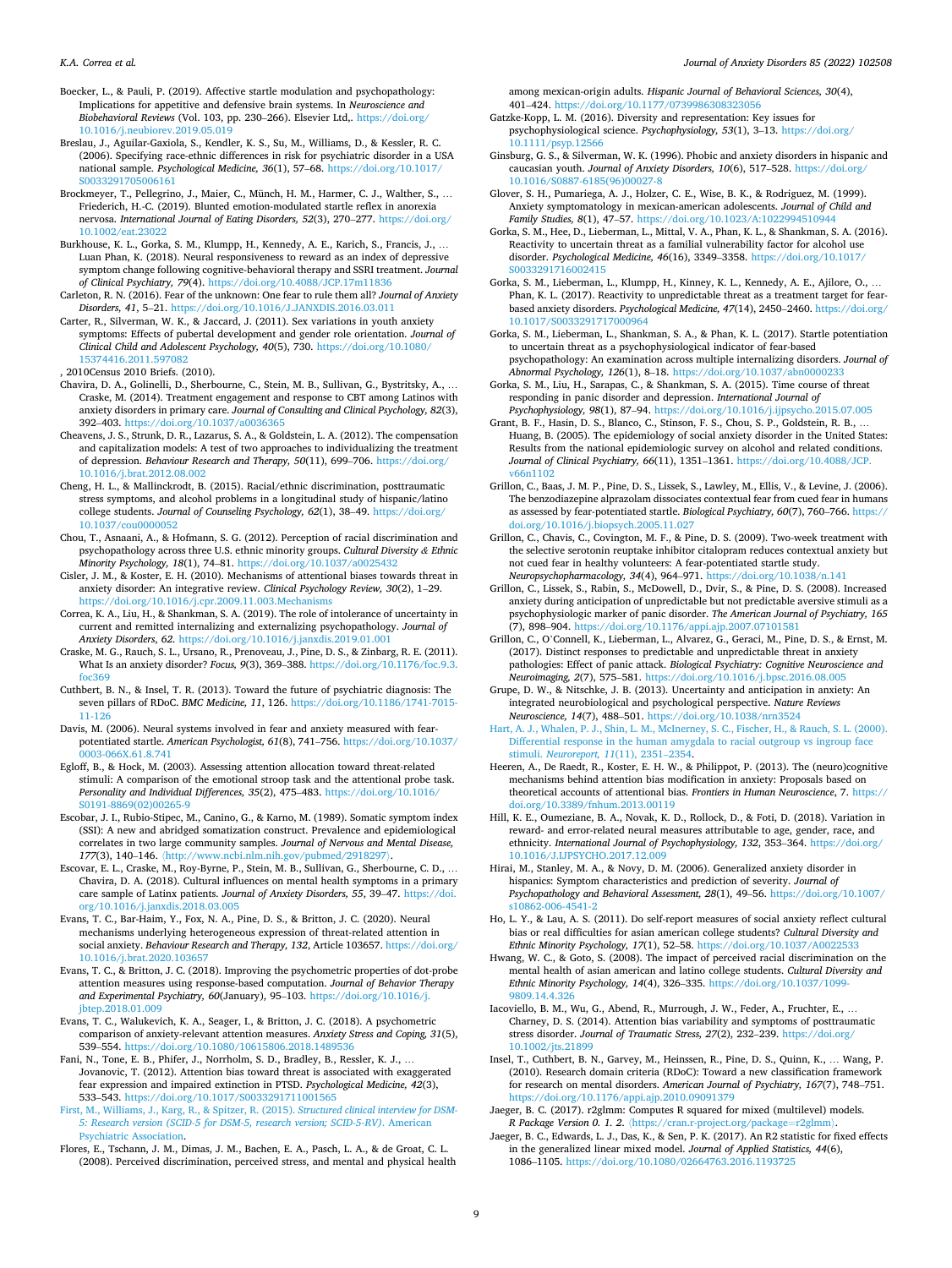- <span id="page-9-0"></span>Kantor, L., Endler, N. S., Heslegrave, R. J., & Kocovski, N. L. (2001). Validating selfreport measures of state and trait anxiety against a physiological measure. *Current Psychology, 20*(3), 207–215. <https://doi.org/10.1007/S12144-001-1007-2>
- Kappenman, E. S., Farrens, J. L., Luck, S. J., & Proudfit, G. H. (2014). Behavioral and ERP measures of attentional bias to threat in the dot-probe task: Poor reliability and lack of correlation with anxiety. *Frontiers in Psychology, 5*(DEC), 1368. [https://doi.org/](https://doi.org/10.3389/fpsyg.2014.01368)  svg.2014.01368
- Kappenman, E. S., MacNamara, A., & Proudfit, G. H. (2015). Electrocortical evidence for rapid allocation of attention to threat in the dot-probe task. *Social Cognitive and Affective Neuroscience, 10*(4), 577–583. <https://doi.org/10.1093/scan/nsu098>
- Katz, A. C., Hee, D., Hooker, C. I., & Shankman, S. A. (2017). A family study of the DSM-5 Section III personality pathology model using the personality inventory for the DSM-5 (PID-5). *Journal of Personality Disorders*, 1–13. [https://doi.org/10.1521/pedi\\_2017\\_](https://doi.org/10.1521/pedi_2017_31_323)  [31\\_323](https://doi.org/10.1521/pedi_2017_31_323)
- Kozak, M. J., & Cuthbert, B. N. (2016). The NIMH research domain criteria initiative: Background, issues, and pragmatics. *Psychophysiology, 53*(3), 286–297. [https://doi.](https://doi.org/10.1111/psyp.12518)  [org/10.1111/psyp.12518](https://doi.org/10.1111/psyp.12518)
- Kruijt, A. W., Parsons, S., & Fox, E. (2019). A meta-analysis of bias at baseline in RCTs of attention bias modification: No evidence for dot-probe bias towards threat in clinical anxiety and PTSD. *Journal of Abnormal Psychology, 128*(6), 563–573. [https://doi.](https://doi.org/10.1037/abn0000406) [org/10.1037/abn0000406](https://doi.org/10.1037/abn0000406)
- Kuznetsova, A., Brockhoff, P. B., & Christensen, R. H. B. (2017). lmerTest: Tests in linear mixed effects models. *Journal of Statistical Software, 82*(13), 1–26. [https://doi.org/](https://doi.org/10.18637/jss.v082.i13)  [10.18637/jss.v082.i13](https://doi.org/10.18637/jss.v082.i13)
- Lavie, N. (1995). Perceptual load as a necessary condition for selective attention. *Journal of Experimental Psychology: Human Perception and Performance, 21*(3), 451–468. <https://doi.org/10.1037/0096-1523.21.3.451>
- Linnman, C., Coombs, G., Goff, D. C., & Holt, D. J. (2013). Lack of insula reactivity to aversive stimuli in schizophrenia. *Schizophrenia Research, 143*(1), 150–157. [https://](https://doi.org/10.1016/j.schres.2012.10.038)  [doi.org/10.1016/j.schres.2012.10.038](https://doi.org/10.1016/j.schres.2012.10.038)
- Lissek, S., Baas, J. M. P., Pine, D. S., Orme, K., Dvir, S., Rosenberger, E., & Grillon, C. (2005). Sensation seeking and the aversive motivational system. *Emotion, 5*(4), 396–407. <https://doi.org/10.1037/1528-3542.5.4.396>
- Liu, H., Lieberman, L., Stevens, E. S., Auerbach, R. P., & Shankman, S. A. (2017). Using a cultural and RDoC framework to conceptualize anxiety in Asian Americans. *Journal of Anxiety Disorders, 48*, 63–69. <https://doi.org/10.1016/j.janxdis.2016.09.006>
- Lockwood, K. G., Marsland, A. L., Matthews, K. A., & Gianaros, P. J. (2018). Perceived discrimination and cardiovascular health disparities: A multisystem review and health neuroscience perspective. *Annals of the New York Academy of Sciences, 1428*  (1), 170–207.<https://doi.org/10.1111/nyas.13939>
- López, C. M., Andrews, A. R., Chisolm, A. M., de Arellano, M. A., Saunders, B., & Kilpatrick, D. G. (2017). Racial/ethnic differences in trauma exposure and mental health disorders in adolescents. *Cultural Diversity and Ethnic Minority Psychology, 23*  (3), 382–387.<https://doi.org/10.1037/cdp0000126>
- Lovibond, S., & Lovibond, P. (1995). *[Manual for the depression anxiety stress scales](http://refhub.elsevier.com/S0887-6185(21)00155-9/sbref80)*. The [psychology foundation of Australia Inc.](http://refhub.elsevier.com/S0887-6185(21)00155-9/sbref80)
- MacLeod, C., Mathews, A., & Tata, P. (1986). Attentional bias in emotional disorders. *Journal of Abnormal Psychology, 95*(1), 15–20. [https://doi.org/10.1037/0021-](https://doi.org/10.1037/0021-843X.95.1.15) [843X.95.1.15](https://doi.org/10.1037/0021-843X.95.1.15)
- Mathews, A., Ridgeway, V., & Williamson, D. A. (1996). Evidence for attention to threatening stimuli in depression. *Behaviour Research and Therapy, 34*(9), 695–705. [https://doi.org/10.1016/0005-7967\(96\)00046-0](https://doi.org/10.1016/0005-7967(96)00046-0)
- [McEvoy, P. M., Carleton, R. N., Correa, K., Shankman, S., & Shihata, S. \(2018\).](http://refhub.elsevier.com/S0887-6185(21)00155-9/sbref83)  [Intolerance of uncertainty: diagnoses to dimensions. In B. Olatunji \(Ed.\).](http://refhub.elsevier.com/S0887-6185(21)00155-9/sbref83) *The [Cambridge Handbook of Anxiety and Related Disorders](http://refhub.elsevier.com/S0887-6185(21)00155-9/sbref83)*. Cambridge University Press.
- McLaughlin, K. A., Hilt, L. M., & Nolen-Hoeksema, S. (2007). Racial/ethnic differences in internalizing and externalizing symptoms in adolescents. *Journal of Abnormal Child Psychology, 35*(5), 801–816. <https://doi.org/10.1007/s10802-007-9128-1>
- McLean, C. P., Asnaani, A., Litz, B. T., & Hofmann, S. G. (2011). Gender differences in anxiety disorders: Prevalence, course of illness, comorbidity and burden of illness. *Journal of Psychiatric Research, 45*(8), 1027–1035. [https://doi.org/10.1016/j.](https://doi.org/10.1016/j.jpsychires.2011.03.006)  psychires.2011.03.006
- McNally, R. J. (2019). Attentional bias for threat: Crisis or opportunity? *Clinical Psychology Review, 69*, 4–13. <https://doi.org/10.1016/J.CPR.2018.05.005>
- McTeague, L. M., Lang, P. J., Laplante, M. C., Cuthbert, B. N., Shumen, J. R., & Bradley, M. M. (2010). Aversive imagery in posttraumatic stress disorder: Trauma recurrence, comorbidity, and physiological reactivity. *Biological Psychiatry, 67*(4), 346–356. <https://doi.org/10.1016/j.biopsych.2009.08.023>
- Meissel, E. E. E., Liu, H., Stevens, E. S., Evans, T. C., Britton, J. C., Letkiewicz, A. M., & Shankman, S. A. (2021). The reliability and validity of response-based measures of attention bias. *Cognitive Therapy and Research*, 1–15. [https://doi.org/10.1007/](https://doi.org/10.1007/s10608-021-10212-w) s10608-021-10212-
- Miller, G. E., Chen, E., & Zhou, E. S. (2007). If it goes up, must it come down? Chronic stress and the hypothalamic-pituitary-adrenocortical axis in humans. *Psychological Bulletin, 133*(1), 25–45. <https://doi.org/10.1037/0033-2909.133.1.25>
- Moberg, C. A., & Curtin, J. J. (2009). Alcohol selectively reduces anxiety but not fear: Startle response during unpredictable versus predictable threat. *Journal of Abnormal*  Psychology, 118(2), 335-347. https://doi.org/10.1037/a001563
- Mogg, K., & Bradley, B. P. (2005). Attentional bias in generalized anxiety disorder versus depressive disorder. *Cognitive Therapy and Research, 29*(1), 29–45. [https://doi.org/](https://doi.org/10.1007/s10608-005-1646-y)  [10.1007/s10608-005-1646-y](https://doi.org/10.1007/s10608-005-1646-y)
- Moitra, E., Lewis-Fernández, R., Stout, R. L., Angert, E., Weisberg, R. B., & Keller, M. B. (2014). Disparities in psychosocial functioning in a diverse sample of adults with anxiety disorders. *Journal of Anxiety Disorders, 28*(3), 335–343. [https://doi.org/](https://doi.org/10.1016/j.janxdis.2014.02.002)  [10.1016/j.janxdis.2014.02.002](https://doi.org/10.1016/j.janxdis.2014.02.002)
- Nadeem, E., Lange, J. M., Edge, D., Fongwa, M., Belin, T., & Miranda, J. (2007). Does stigma keep poor young immigrant and U.S.-born black and Latina women from seeking mental health care? *Psychiatric Services, 58*(12), 1547–1554. [https://doi.org/](https://doi.org/10.1176/ps.2007.58.12.1547)  [10.1176/ps.2007.58.12.1547](https://doi.org/10.1176/ps.2007.58.12.1547)
- National , A. M. H. C. W. on T & M. for R. D. C (2016). Behavioral assessment methods for RDoC constructs. 〈[https://www.nimh.nih.gov/about/advisory-boards-an](https://www.nimh.nih.gov/about/advisory-boards-and-groups/namhc/reports/behavioral-assessment-methods-for-rdoc-constructs#section-ii-a) [d-groups/namhc/reports/behavioral-assessment-methods-for-rdoc-constructs#secti](https://www.nimh.nih.gov/about/advisory-boards-and-groups/namhc/reports/behavioral-assessment-methods-for-rdoc-constructs#section-ii-a)  [on-ii-a](https://www.nimh.nih.gov/about/advisory-boards-and-groups/namhc/reports/behavioral-assessment-methods-for-rdoc-constructs#section-ii-a)〉.
- Nelson, B. D., Bishop, J. R., Sarapas, C., Kittles, R. A., & Shankman, S. A. (2014). Asians demonstrate reduced sensitivity to unpredictable threat: A preliminary startle investigation using genetic ancestry in a multiethnic sample. *Emotion, 14*(3), 615–623. <https://doi.org/10.1037/a0035776>
- Nelson, B. D., McGowan, S. K., Sarapas, C., Robison-Andrew, E. J., Altman, S. E., Campbell, M. L., … Shankman, S. A. (2013). Biomarkers of threat and reward sensitivity demonstrate unique associations with risk for psychopathology. *Journal of Abnormal Psychology, 122(3), 662-671. https://doi.org/10.1037/a0033*
- Neumann, D. L., & Waters, A. M. (2006). The use of an unpleasant sound as an unconditional stimulus in a human aversive pavlovian conditioning procedure. *Biological Psychology, 73*(2), 175–185. [https://doi.org/10.1016/j.](https://doi.org/10.1016/j.biopsycho.2006.03.004) [biopsycho.2006.03.004](https://doi.org/10.1016/j.biopsycho.2006.03.004)
- Norton, P. J. (2005). A psychometric analysis of the Intolerance of uncertainty scale among four racial groups. *Journal of Anxiety Disorders, 19*(6), 699–707. [https://doi.](https://doi.org/10.1016/j.janxdis.2004.08.002)  [org/10.1016/j.janxdis.2004.08.002](https://doi.org/10.1016/j.janxdis.2004.08.002)
- Ortega, A. N., Rosenheck, R., Alegría, M., & Desai, R. A. (2000). Acculturation and the lifetime risk of psychiatric and substance use disorders among hispanics. *The Journal of Nervous and Mental Disease, 188*(11), 728–735. [https://doi.org/10.1097/](https://doi.org/10.1097/00005053-200011000-00002)  053-200011000-00002
- Page-Gould, E., Mendoza-Denton, R., & Mendes, W. B. (2014). Stress and coping in interracial contexts: The influence of race-based rejection sensitivity and cross-group friendship in daily experiences of health. *Journal of Social Issues, 70*(2), 256–278. <https://doi.org/10.1111/josi.12059>
- Passel, J. S., & Cohn, D. (2008). U.S. population projections: 2005–2050. Washington D. C. Pew Research Center 2008 Feb 11. 〈<https://www.popline.org/node/199218>〉.
- Pina, A. A., & Silverman, W. K. (2004). Clinical phenomenology, somatic symptoms, and distress in hispanic/latino and european american youths with anxiety disorders. *Journal of Clinical Child & Adolescent Psychology, 33*(2), 227–236. [https://doi.org/](https://doi.org/10.1207/s15374424jccp3302_3) [10.1207/s15374424jccp3302\\_3](https://doi.org/10.1207/s15374424jccp3302_3)
- Pina, A. A., Silverman, W. K., Fuentes, R. M., Kurtines, W. M., & Weems, C. F. (2003). Exposure-based cognitive-behavioral treatment for phobic and anxiety disorders: Treatment effects and maintenance for hispanic/latino relative to europeanamerican youths. *Journal of the American Academy of Child & Adolescent Psychiatry, 42*(10), 1179–1187.<https://doi.org/10.1097/00004583-200310000-00008>
- Pina, A. A., Zerr, A. A., Villalta, I. K., & Gonzales, N. A. (2012). Indicated prevention and early intervention for childhood anxiety: A randomized trial with caucasian and hispanic/latino youth. *Journal of Consulting and Clinical Psychology, 80*(5), 940. <https://doi.org/10.1037/A0029460>
- Potochnick, S. R., & Perreira, K. M. (2010). Depression and anxiety among firstgeneration immigrant Latino youth: Key correlates and implications for future research. *The Journal of Nervous and Mental Disease, 198*(7), 470–477. [https://doi.](https://doi.org/10.1097/NMD.0b013e3181e4ce24) [org/10.1097/NMD.0b013e3181e4ce24](https://doi.org/10.1097/NMD.0b013e3181e4ce24)
- Price, R. B., Kuckertz, J. M., Siegle, G. J., Ladouceur, C. D., Silk, J. S., Ryan, N. D., … Amir, N. (2015). Empirical recommendations for improving the stability of the dotprobe task in clinical research. *Psychological Assessment, 27*(2), 365–376. [https://doi.](https://doi.org/10.1037/pas0000036)  [org/10.1037/pas0000036](https://doi.org/10.1037/pas0000036)
- R Core Team. (2017). *R: A Language and Environment for Statistical Computing. R Foundation for Statistical Computing*. 〈<https://www.r-project.org/>〉.
- Robinette, J. W., Charles, S. T., Almeida, D. M., & Gruenewald, T. L. (2016). Neighborhood features and physiological risk: An examination of allostatic load. *Health and Place, 41*, 110–118. <https://doi.org/10.1016/j.healthplace.2016.08.003>
- Schmitz, A., & Grillon, C. (2012). Assessing fear and anxiety in humans using the threat of predictable and unpredictable aversive events (the NPU-threat test). *Nature Protocols, 7*(3), 527–532.<https://doi.org/10.1038/nprot.2012.001>
- Schmukle, S. C. (2005). Unreliability of the dot probe task. *European Journal of Personality, 19*(7), 595–605. <https://doi.org/10.1002/per.554>
- Shankman, S. A., Funkhouser, C. J., Klein, D. N., Davila, J., Lerner, D., & Hee, D. (2018). Reliability and validity of severity dimensions of psychopathology assessed using the Structured Clinical Interview for DSM-5 (SCID). *International Journal of Methods in Psychiatric Research, 27*(1). <https://doi.org/10.1002/mpr.1590>
- Shankman, S. A., & Gorka, S. M. (2015). Psychopathology research in the RDoC era: Unanswered questions and the importance of the psychophysiological unit of analysis. *International Journal of Psychophysiology, 98*(2), 330–337. [https://doi.org/](https://doi.org/10.1016/J.IJPSYCHO.2015.01.001)  [10.1016/J.IJPSYCHO.2015.01.001](https://doi.org/10.1016/J.IJPSYCHO.2015.01.001)
- Shankman, S. A., Nelson, B. D., Sarapas, C., Robison-Andrew, E. J., Campbell, M. L., Altman, S. E., … Gorka, S. M. (2013). A psychophysiological investigation of threat and reward sensitivity in individuals with panic disorder and/or major depressive disorder. *Journal of Abnormal Psychology, 122*(2), 322-338. https://doi.org [10.1037/a0030747](https://doi.org/10.1037/a0030747)
- Simon, G. E., & Perlis, R. H. (2010). Personalized medicine for depression: Can we match patients with treatments? *American Journal of Psychiatry, 167*(12), 1445–1455. /doi.org/10.1176/appi.ajp.2010.09111680
- Smith, S. M., Stinson, F. S., Dawson, D. A., Goldstein, R., Huang, B., & Grant, B. F. (2006). Race/ethnic differences in the prevalence and co-occurrence of substance use disorders and independent mood and anxiety disorders: Results from the national epidemiologic survey on alcohol and related conditions. *Psychological Medicine, 36*  (7), 987–998.<https://doi.org/10.1017/S0033291706007690>